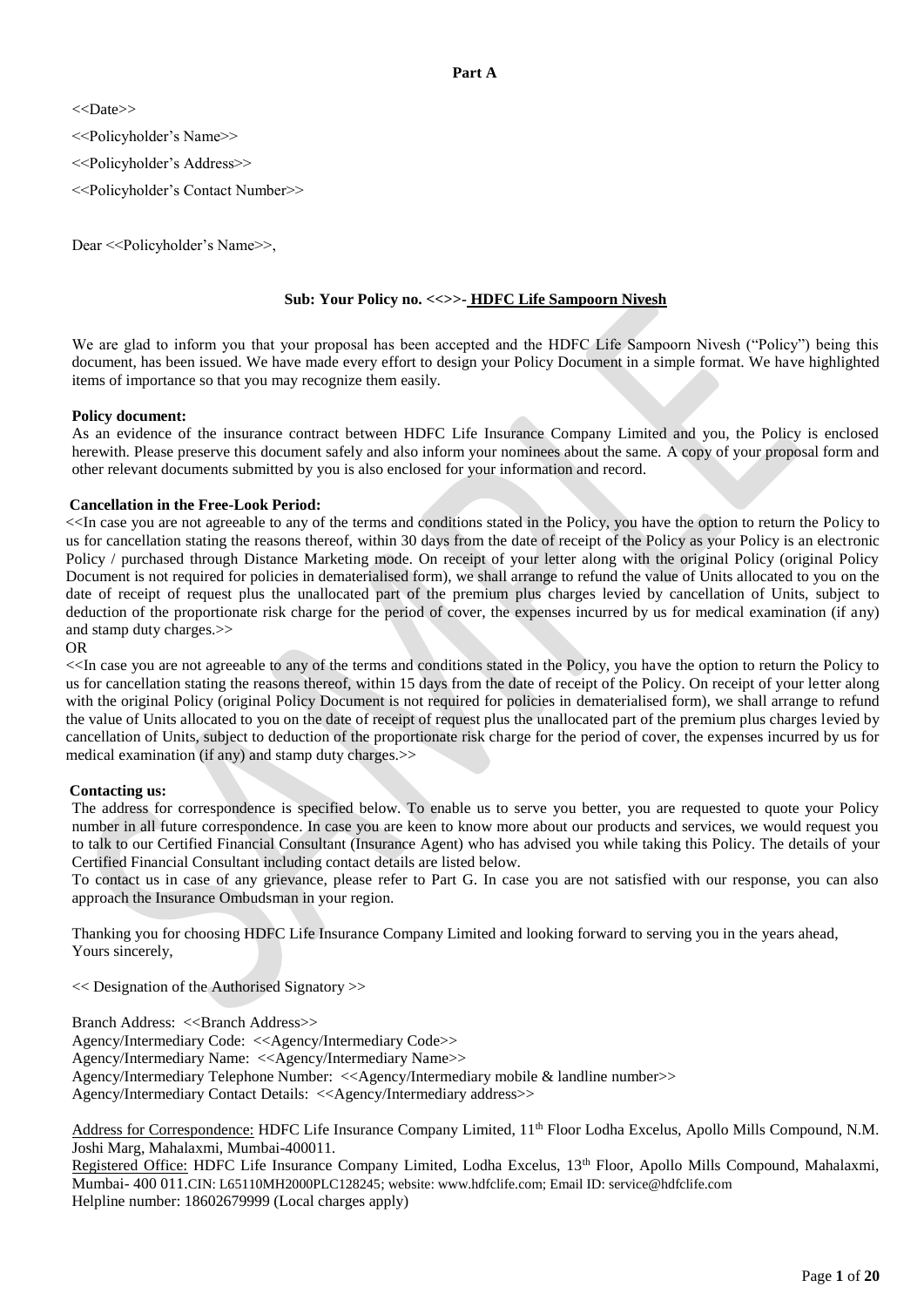# **POLICY DOCUMENT- HDFC Life Sampoorn Nivesh**

## **Unique Identification Number: <<101L103V03>>**

# **ALL UNIT LINKED POLICIES ARE DIFFERENT FROM TRADITIONAL INSURANCE POLICIES AND ARE SUBJECT TO DIFFERENT RISK FACTORS. IN THIS POLICY, THE INVESTMENT RISK IN INVESTMENT PORTFOLIO IS BORNE BY THE POLICYHOLDER.**

Your Policy is a << regular/ limited >> Premium paying non participating Unit Linked Endowment Life Insurance Policy. This document is the evidence of a contract between HDFC Life Insurance Company Limited ('We'/ 'Company') and the Policyholder ('You') as described in the Policy Schedule given below. This Policy is based on the Proposal made by the within named Policyholder and submitted to the Company along with the required documents, declarations, statements, << any response given to the Short Medical Questionnaire (SMQ) by the Life Assured  $\gg$ ,  $\ll$ applicable medical information and documents $\gg$  and other information received by the Company from the Policyholder, Life Assured or on behalf of the Policyholder. This Policy is effective upon receipt and realisation, by the Company, of the consideration payable as First Premium under the Policy. This Policy is written under and will be governed by the applicable laws in force in India and all Premiums and Benefits are expressed and payable in Indian Rupees.

# **POLICY SCHEDULE**

**Policy number: <<>>**

**Client ID: <<>>**

# **Policyholder Details**

| <b>Name</b>    | <<>> |  |  |
|----------------|------|--|--|
| <b>Address</b> | <<>> |  |  |

# **Life Assured Details**

| <b>Name</b>                                | $\iff$                                  |
|--------------------------------------------|-----------------------------------------|
| Date of Birth                              | $<<$ dd/mm/yyyy >>                      |
| on the Date of Risk<br>Age<br>Commencement | $\langle \langle \rangle \rangle$ years |
| <b>Age Admitted</b>                        | $<<\text{Yes/No}$                       |

# **Policy Details**

| <b>Date of Commencement of Policy</b>                           | $<<$ Date>>                                                                                                                                                                                                                                                                                                                                                              |  |  |  |
|-----------------------------------------------------------------|--------------------------------------------------------------------------------------------------------------------------------------------------------------------------------------------------------------------------------------------------------------------------------------------------------------------------------------------------------------------------|--|--|--|
| <b>Date of Risk Commencement</b>                                | < <risk commencement="" date="">&gt;</risk>                                                                                                                                                                                                                                                                                                                              |  |  |  |
| Date of Issue/Inception of Policy                               | $<<$ Issue Date>>                                                                                                                                                                                                                                                                                                                                                        |  |  |  |
| <b>Death Benefit Option chosen</b>                              | << Classic (Life Option/Extra Life Option)/ Classic Plus / Classic Waiver >>                                                                                                                                                                                                                                                                                             |  |  |  |
| <b>Premium Due Date(s)</b>                                      | $<<$ dd /month $>>$                                                                                                                                                                                                                                                                                                                                                      |  |  |  |
| <b>Sum Assured</b>                                              | $Rs. \ll\gg$                                                                                                                                                                                                                                                                                                                                                             |  |  |  |
| <b>Annual Premium</b>                                           | $Rs. \ll\gg$                                                                                                                                                                                                                                                                                                                                                             |  |  |  |
| <b>Policy Term</b>                                              | $\langle \langle \rangle \rangle$ years                                                                                                                                                                                                                                                                                                                                  |  |  |  |
| <b>Premium Paying Term</b>                                      | $\langle \langle \rangle \rangle$ years                                                                                                                                                                                                                                                                                                                                  |  |  |  |
| <b>Frequency of Premium Payment</b>                             | << Annual / Half-Yearly / Quarterly / Monthly >>                                                                                                                                                                                                                                                                                                                         |  |  |  |
| of<br>Premium<br>Frequency<br>per<br><b>Premium Payment</b>     | $Rs. \ll\gg$                                                                                                                                                                                                                                                                                                                                                             |  |  |  |
| <b>Total Premium per Frequency of</b><br><b>Premium Payment</b> | $Rs. < \gg$                                                                                                                                                                                                                                                                                                                                                              |  |  |  |
| <b>Grace Period</b>                                             | $<< 15$ (for Monthly mode) 30 (for other modes) $>>$ days                                                                                                                                                                                                                                                                                                                |  |  |  |
| $<<$ Fund $>>$                                                  | $<<$ Fund Name 1 - % Allocation>> $<<$ Fund Name 2 - % Allocation >> $<<$ Fund Name 3 - % Allocation<br>>><< Fund Name 4 - % Allocation >><< Fund Name 5 - % Allocation >><< Fund Name 6 - % Allocat<br>$\ge$ $\le$ Fund Name 7 - % Allocation $\ge$ $\le$ Fund Name 8 - % Allocation $\ge$ $\le$ Fund Name - % Allod<br>$>\times$ Fund Name 10 - % Allocation $>\times$ |  |  |  |
| <b>Expiry Date of Lock-in Period</b>                            | $<< 5$ years from RCD >>                                                                                                                                                                                                                                                                                                                                                 |  |  |  |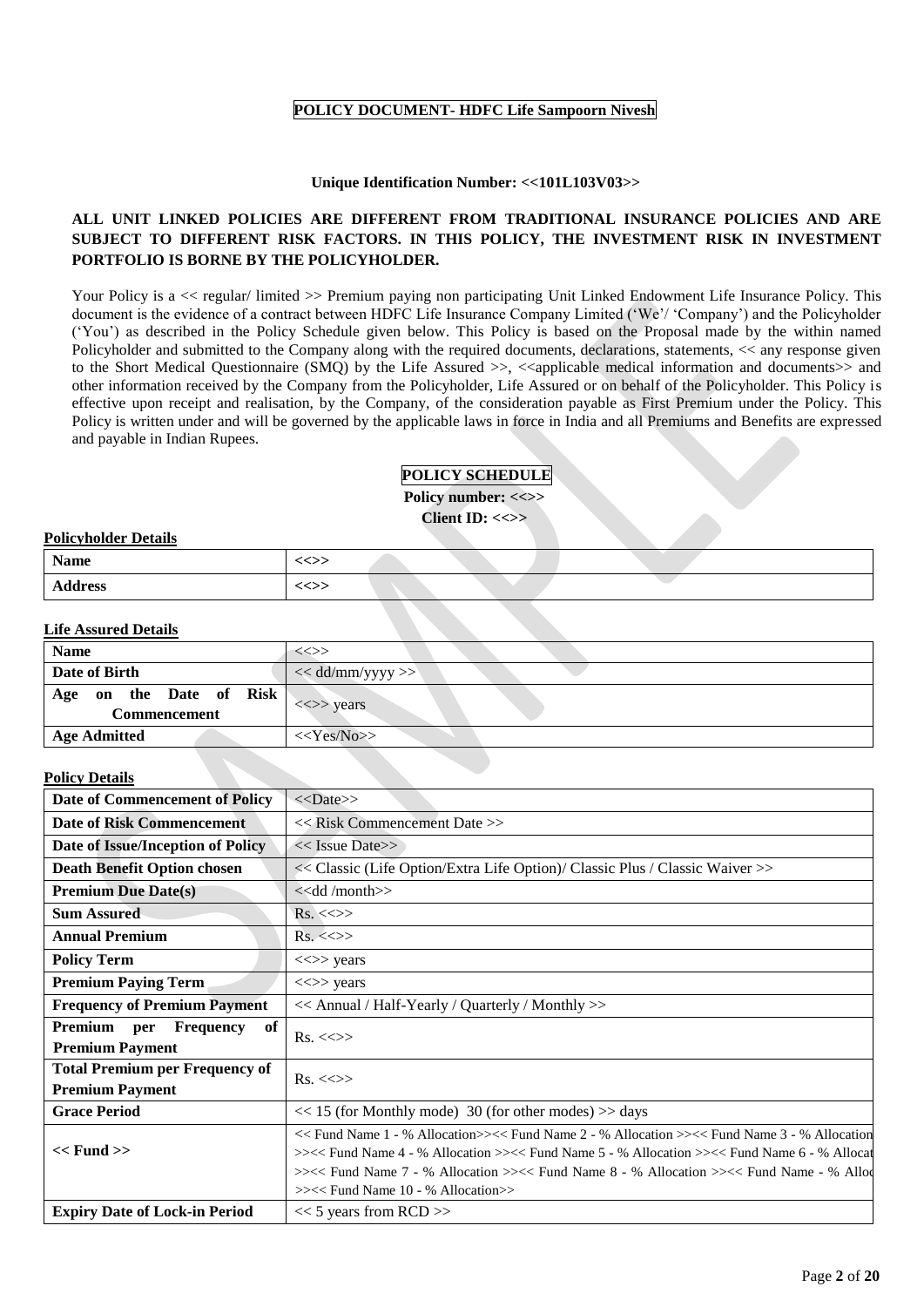| <b>Final Premium Due Date</b>       | $<<$ dd/mm/yyyy $>>$ |
|-------------------------------------|----------------------|
| <b>Maturity Date</b>                | $<<$ dd/mm/yyyy >>   |
| Policy issued on the basis of Short | $<<$ Yes/No >>       |
| <b>Medical Questionnaire (SMQ)</b>  |                      |

# **Minimum Values Required#**

**Rider Policy Details**

| <b>Name of the Rider</b>                           | $\iff$   |  |
|----------------------------------------------------|----------|--|
| <b>UIN</b> of the Rider                            | $\ll >>$ |  |
| <b>Date of Risk Commencement</b>                   | $\ll >>$ |  |
| Date of Issue                                      | $\iff$   |  |
| <b>Rider Sum Assured</b>                           | $\iff$   |  |
| <b>Annualized Premium/Single Premium</b>           | $\iff$   |  |
| <b>Policy Term</b>                                 | $\ll >>$ |  |
| <b>Premium Paying Term</b>                         | $\ll >>$ |  |
| <b>Frequency of Premium Payment</b>                | $\iff$   |  |
| Premium per Frequency of Premium<br><b>Payment</b> | $\iff$   |  |

| <b>Rider Policy Details</b>         |          |
|-------------------------------------|----------|
| <b>Name of the Rider</b>            | $\ll >>$ |
| <b>UIN</b> of the Rider             | $\ll >>$ |
| Date of Risk Commencement           | $\ll>>$  |
| Date of Issue                       | $\ll >>$ |
| <b>Rider Sum Assured</b>            | $\iff$   |
| <b>Annualized Premium</b>           | $\ll >>$ |
| <b>Policy Term</b>                  | $\ll >>$ |
| <b>Premium Paying Term</b>          | $\ll >>$ |
| <b>Frequency of Premium Payment</b> | $\ll >>$ |
| Premium per Frequency of Premium    | $\iff$   |
| <b>Payment</b>                      |          |

The Premium amount is excluding any applicable Taxes and levies leviable on the Premium. Amount of Taxes and levies will be charged at actuals as per prevalent rate.

# **NOMINATION SCHEDULE**

| <b>Nominee's Name</b>                     | $<<$ Nominee-1 $>>$<br>$<<$ Nominee-2 $>>$ |             |  |  |
|-------------------------------------------|--------------------------------------------|-------------|--|--|
| Date of Birth of Nominee                  | $<<$ dd/mm/yyyy >><br>$<<$ dd/mm/yyyy $>>$ |             |  |  |
| <b>Nomination Percentage</b>              | $\ll >> \%$                                | $\ll >> \%$ |  |  |
| <b>Nominee's Address</b>                  | $\ll>>$                                    | $\iff$      |  |  |
| <b>Appointee's Name</b>                   |                                            |             |  |  |
| (Applicable where the nominee is a minor) | $\iff$                                     |             |  |  |
| Date of Birth of Appointee                | $<<$ dd/mm/yyyy $>>$                       |             |  |  |
| <b>Appointee's Address</b>                | <<>>                                       |             |  |  |

Signed at Mumbai on <<>>

For HDFC Life Insurance Company Limited

Authorised Signatory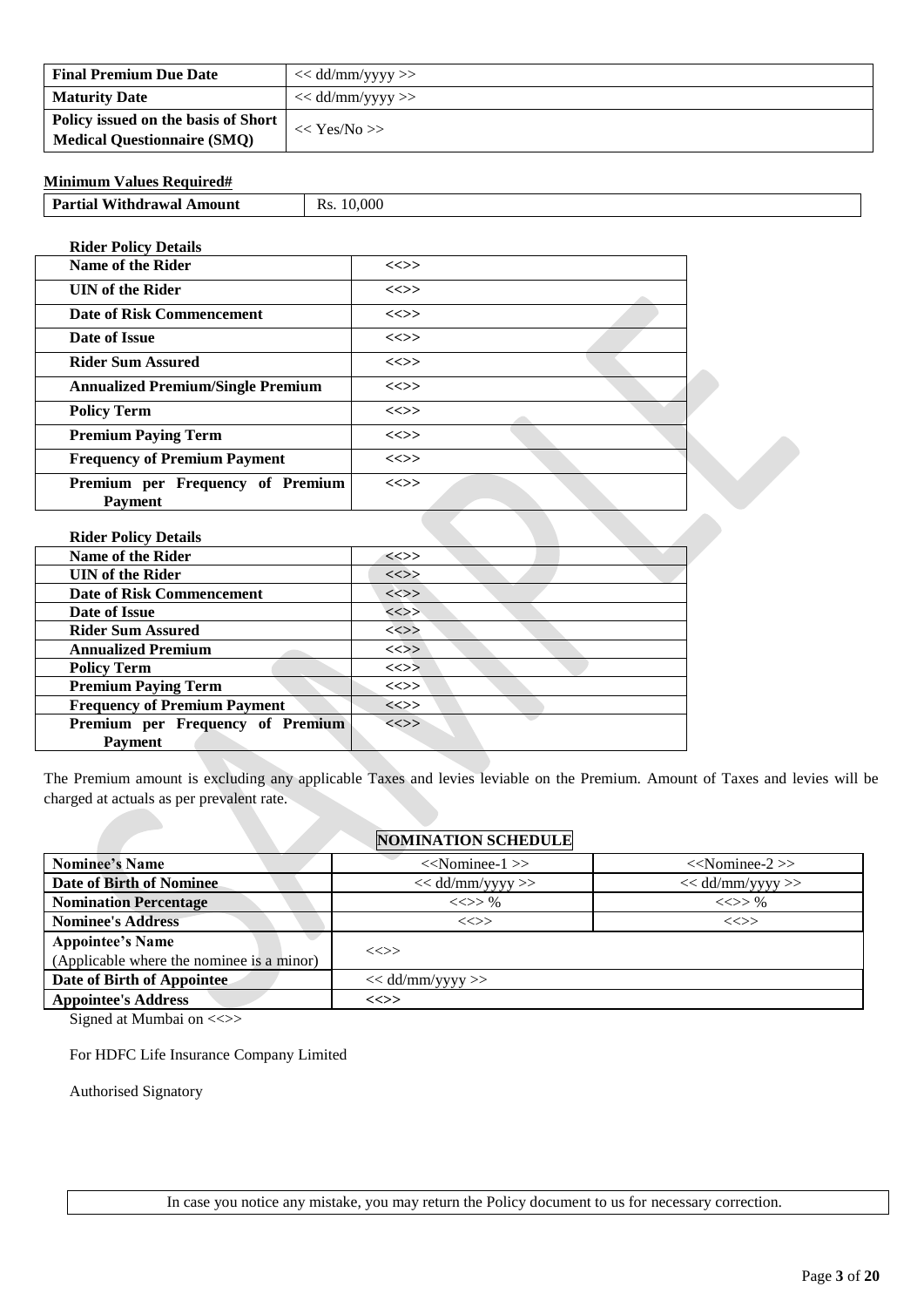# **SPACE FOR ENDORSEMENTS**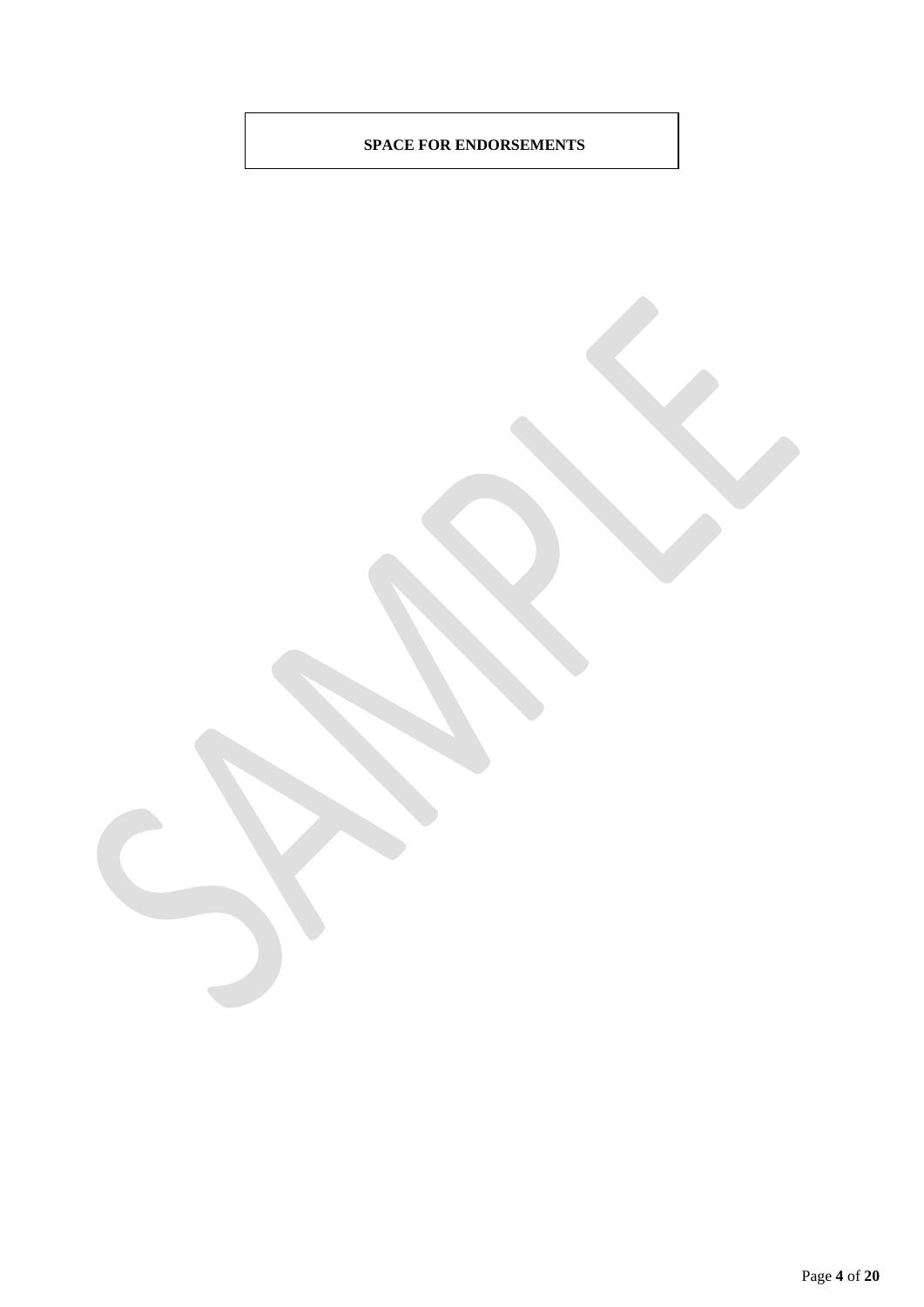#### **Part B**

In this Policy, the following definitions shall be applicable:

- 1) *Accident- means* a sudden, unforeseen and involuntary event caused by external, visible and violent means.
- 2) *Accidental Death-* means death by or due to a bodily injury caused by an Accident, independent of all other causes of death.
- 3) *Appointee* means the person named by You and registered with Us in accordance with the Nomination Schedule, who is authorized to receive the Death Benefit under this Policy on the death of the Life Assured while the Nominee is a minor.
- 4) Assignee means the person to whom the rights and benefits under this Policy are transferred by virtue of assignment under section 38 of the Insurance Act, 1938 as amended from time to time.
- 5) *Charges -* means or refers to Premium Allocation Charge, Policy Administration Charge, Fund Management Charge, Mortality Charge, Premium Redirection Charge, Switching Charge, Partial Withdrawal Charge, Miscellaneous Charge and Discontinuance Charge.
- 6) *Company, company, Insurer, Us, us, We, we, Our andour*  means or refers to HDFC Life Insurance Company Limited.
- 7) *Cut-off time*  Is the time by which we must have accepted your instructions to invest in, or encash Units from a Fund, for us to invest in or encash Units at the associated valuation time. As per Regulations, the current Cut-off time is 3.00pm.
- *8) Date of Risk Commencement -* means the date, as stated in the Policy Schedule, on which the insurance coverage under this Policy commences.
- *9) Frequency of Premium Payment–* means the period, as stated in the Policy Schedule, between two consecutive Premium due dates for the Policy.
- 10) *Fund* means each of the Funds earmarked by the Company for Unit Linked business and available to this product.
- 11) *Fund Value, Unit Fund Value* means the value obtained by multiplying the number of Units allocated to your Policy by the corresponding price of the Units.
- 12) *Life Assured* means the person as stated in the Policy Schedule on whose life the contingent events have to occur for the Benefits to be payable. The Life Assured may be the Policyholder.
- 13) *Maturity Date* means the date stated in the Policy Schedule, on which the Policy Term expires and this Policy terminates.
- 14) *Nominee-* means the person named by You and registered with Us in accordance with the Nomination Schedule, who is authorized to receive the Death Benefit under this Policy, on the death of the Life Assured.
- 15) *Policy Anniversary-* means the annual anniversary of the Date of Risk Commencement.
- 16) *Policyholder, You, you, your* means or refers to the Policyholder stated in the Policy Schedule.
- 17) *Policy Term*  means the term of the Policy as stated in the Policy Schedule.
- 18) *Premium(s)* means an amount stated in the Policy Schedule, payable by You to Us for every Policy Year by the due dates, and in the manner stated in the Policy Schedule, to secure the benefits under this Policy, excluding applicable taxes and levies
- 19) *Premium Paying Policy* means the policy for which all due premiums have been paid.
- 20) *Premium Paying Term –* means the period as stated in the Policy Schedule, in years, over which Premiums are payable.
- 21) *Revival of a Policy* means restoration of the Policy, which was discontinued due to the non-payment of Premium, by the Company with all the benefits mentioned in the Policy document, with or without rider benefits, if any, upon the receipt of all the Premiums due and other charges/late fee, if any, as per the terms and conditions of the Policy, upon being satisfied as to the continued insurability of the insured on the basis of the information, documents and reports furnished by the Policyholder.
- 22) *Revival Period* means the period of three consecutive years from date of first unpaid premium, during which period the Policyholder is entitled to revive the Policy, which was discontinued due to the non-payment of Premium, in accordance with the terms of Revival of a Policy.
- 23) *Surrender* means complete withdrawal/ termination of the entire Policy.
- 24) *Surrender Value* means an amount, if any, that becomes payable in case of Surrender of the Policy in accordance with the terms and conditions of the Policy.
- 25) *Sum Assured* means an absolute amount of benefit which is guaranteed to become payable on death of the Life Assured in accordance with the terms and conditions specified in the Policy.
- 26) *Units* means a specific portion or a part of the underlying segregated unit linked fund which is representative of the Policyholder's entitlement in such Funds i.e. the number of Units that are allocated basis applicable Unit Prices and amount of Premium net of Charges.
- 27) *Unit Price* means the Net Asset Value (NAV) per Unit of the Investment Linked Fund.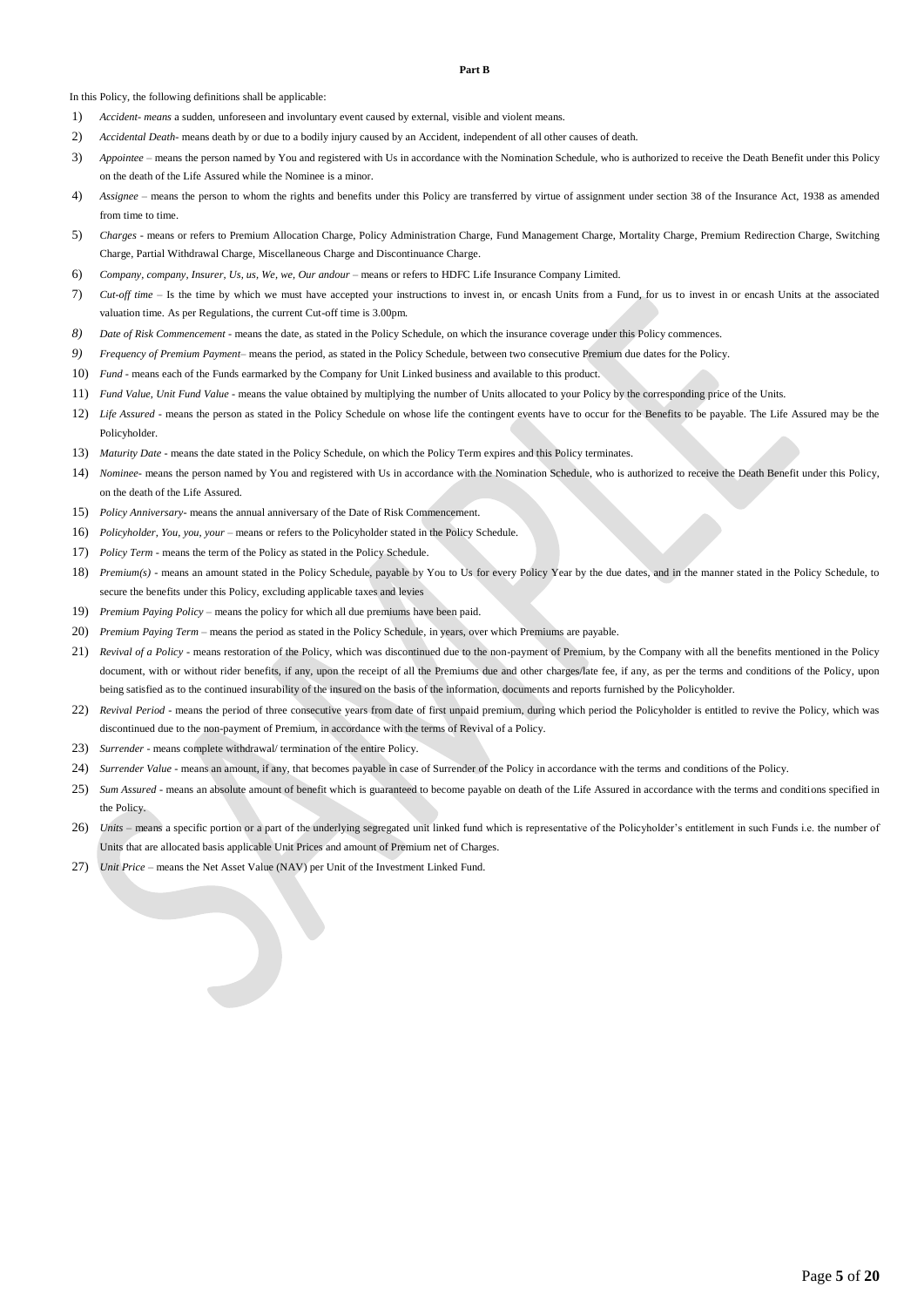### **1. Benefits**

- (1) *Maturity Benefit - On survival of the Life Assured till the Maturity Date and provided all Premiums which have fallen due have been paid, the Maturity Benefit described below is payable.*
	- The Policyholder has the following options in respect of Maturity Benefit: (i) to receive the entire Unit Fund Value as a lump sum amount; or
	- (ii) to receive the Unit Fund Value by way of Settlement Option as specified in Part D Clause 6 (Settlement Option).
- (2) *Death Benefit* On death of the Life Assured before the Maturity Date and provided all Premiums which have fallen due have been paid, the Death Benefit payable will be based on the Death Benefit Option as specified in the Policy Schedule :

### **A. Classic Option**

- On a valid death claim for a Premium paying or a fully paid-up Policy, the Death Benefit shall be the highest of:
- (i) Sum Assured less Partial Withdrawals (as defined below),
- (ii) Fund Value, or
- (iii) 105% of total Premiums paid.

For a reduced paid-up policy, the Death Benefit shall be the highest of:

- (i) Paid up Sum Assured less Partial Withdrawals (as defined below),
- (ii) Fund Value, or
- (iii) 105% of total Premiums paid.

### **B. Classic Plus Option**

- On a valid death claim for a Premium paying or a fully paid-up Policy, the Death Benefit shall be the higher of:
- (i) Sum Assured plus Fund Value, or
- (ii) 105% of total Premiums paid.
- For a reduced paid-up policy, the Death Benefit shall be the higher of:
- (i) Paid up Sum Assured plus Fund Value, or
- (ii) 105% of total Premiums paid.

### **C. Classic Waiver Option**

On a valid death claim for a Premium paying or a fully paid-up Policy, the Death Benefit shall be the higher of:

- (i) Sum Assured, or
- (ii) 105% of total Premiums paid.

In addition, on each future Premium Due Date(s), an amount equal to the modal Premium, shall be credited to the Policyholder's Fund Value after deduction of applicable Charges.

For a reduced paid-up Policy, the Death Benefit shall be the higher of:

- (i) Paid up Sum Assured, or
- (ii) 105% of total Premiums paid.

In addition, on each future Premium Due  $Date(s)<sup>1</sup>$ , a percentage of the original modal Premium<sup>2</sup> shall be credited to the Policyholder's Fund Value, after deduction of applicable Charges. The percentage being the ratio of Premiums paid to Premiums payable under the Policy.

Upon the payment of the Death Benefit, the Policy shall continue till maturity but all other risk benefits shall cease. Upon maturity, the Maturity Benefit shall become payable.

- (3) The Death Benefit is subject to the exclusions set out in Part F Clause 1 (Exclusions).
- (4) The "Sum Assured (or Paid-Up Sum Assured, where applicable) less any Partial Withdrawals" will be calculated as follows: Sum Assured less all Partial Withdrawals made during the two year period immediately preceding the date of death of the Life Assured
- (5) Upon the payment of the Death Benefit (under the Classic and Classic Plus Options) or the Maturity Benefit, whichever is earlier, the Policy terminates and no further Benefits are payable.
- Upon the payment of Death Benefit under the Classic Waiver Option, any other risk benefits will cease. The Policy continues automatically and the Unit Fund continues to remain invested until the Maturity Date without any further cover. On Maturity, the Unit Fund Value will be payable.
- (7) *Loyalty Addition* The Loyalty Addition is an additional amount that will be added to the Fund Value every alternate year starting from the end of  $11<sup>th</sup>$ Policy year.

The Loyalty Addition expressed as percentage of average Fund Value, depends on the Premium Paying Term and Frequency of Premium Payment chosen.

| <b>Premium Paying Term</b> | <b>Frequency of Premium Payment</b> |                          |  |
|----------------------------|-------------------------------------|--------------------------|--|
|                            | Annual                              | <b>Other than Annual</b> |  |
| 5 to 6 years               | 1.8%                                | 1.6%                     |  |

<sup>&</sup>lt;sup>1</sup>Refers to Premium Due Dates of the Policy had it been a Premium paying Policy. <sup>2</sup>Refers to modal Premium of the Policy had it been a Premium paying Policy.

 $\ddot{\phantom{a}}$ 

| <b>Premium Paving Term</b> | <b>Frequency of Premium Payment</b> |                          |  |
|----------------------------|-------------------------------------|--------------------------|--|
|                            | Annual                              | <b>Other than Annual</b> |  |
| 7 to 9 years               | 1.2%                                | 1.0%                     |  |
| 10, 12, 15 and 20 years    | 1.2%                                | 1.0%                     |  |
| Regular Pay                | 1.2%                                | 1.0%                     |  |

The average fund value shall be calculated based on the fund values at the end of the Policy month, for the immediately preceding 12 policy months.

- (8) *Accidental Death Benefit* This Clause only applies if the Policyholder has selected the Extra Life Benefit under the Classic Option and we have accepted it. This Benefit will be payable in addition to the Death Benefit as specified in Clause 2 above subject to Part F Clause 1 (Exclusions). The Accidental Death Benefit will be equal to:
	- (i) The Sum Assured if it is a Policy where all due Premiums have been paid and
	- (ii) The Paid-Up Sum Assured if it is a paid-up Policy.

Accidental Death Benefit shall be payable if the Life Assured dies due to an Accident during the Policy Term within 180 days of the occurrence of the Accident.

Upon payment of the Accidental Death Benefit, the Policy terminates and no further benefits are payable.

#### (9) *Enhanced Terms*

If your Policy has been purchased through direct marketing channel, a Loyalty Reward will be payable on Maturity in addition to the Maturity Benefit which shall be 1.5% x Policy Term x Annualized Premium (for e.g. for a policy term of 20 years, the Loyalty Reward shall be 30% of Annualized Premium). Such Loyalty Reward shall only be payable for policies where all due premiums have been paid.

- **2.** The recipients of Benefits under this Policy shall be as specified below:
	- (i) Death Benefit shall be payable to the registered nominee(s), if the Policyholder and the Life Assured are the same; or to the Policyholder if the Life Assured is other than the Policyholder.
	- (ii) All other Benefits shall be payable to the Policyholder provided the Policyholder is alive. For Classic Waiver Benefit, if the Policyholder is not alive, then the registered nominee shall be entitled to receive all benefits and payments under the Policy.
	- (iii) If the Policy has been assigned, all Benefits shall be payable to the Assignee under absolute assignment.
	- (iv) In case of any unique situation or doubt the Company's decision will be final and binding.

### **3. Payment and cessation of Premiums**

- (1) The first Premium must be paid along with the submission of your completed application. Subsequent Premiums are due in full on the due dates as per the Frequency of Premium Payment set out in your Policy Schedule.
- (2) Premiums under the Policy can be paid on yearly, half-yearly, quarterly or monthly basis as per the chosen Frequency of Premium Payment and as set out in the Policy Schedule or as amended subsequently.

#### (3) **Advance Premium:**

The Premiums that fall due in the same financial year can be paid in advance. However, where the premium due in one financial year is paid in advance in earlier financial year, we may collect the same for a maximum period of three months in advance of the due date of the premium.

- (4) Any Regular Premiums paid before the Due Date will be deemed to have been received on the Due Date for that Regular Premium. No Units will be allocated before reaching the respective due dates, for the Premiums which are paid before the due date.
- (5) If you have chosen more than one Fund, we will split the allocation in accordance with your instructions before we allocate Units in each Fund.
- (6) A grace period of 30 days, where the mode of payment of Premium is other than monthly, and 15 days in case of monthly mode, is allowed for the payment of each renewal Premium after the first Premium. We will not accept part payment of the Premium. During the grace period, policy is considered to be in-force with the risk cover without any interruption.
- (7) A Premium will be deemed to remain unpaid if the Premium amount has not been realised by us. If any Premium remains unpaid after the expiry of Grace Period, all risk covers will cease and your Policy will be discontinued as described under Part D Clause 1 (Policy Discontinuance and Revival).
- (8) Premiums are payable by You without any obligation on us to issue a reminder notice to You.
- (9) Where the Premiums have been remitted otherwise than in cash, the application of the Premiums received is conditional upon the realization of the proceeds of the instrument of payment, including electronic mode.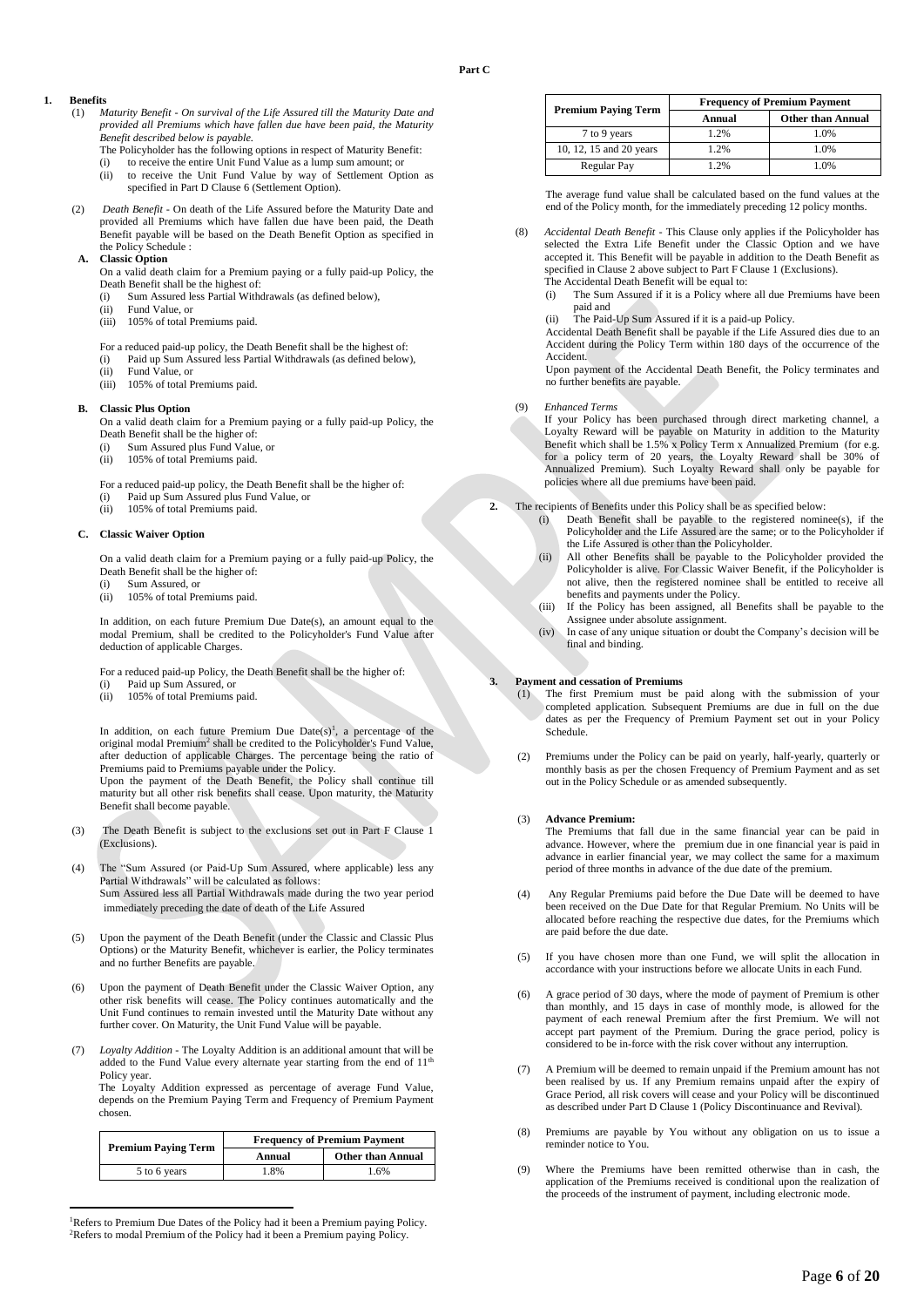### **Part D**

#### **1. Policy Discontinuance and Revival**

#### *(1) Discontinuance of Policy during the lock-in Period:*

a) Upon expiry of the grace period, in case of discontinuance of Policy due to nonpayment of premium, the fund value after deducting the applicable discontinuance charges, shall be credited to the Discontinued Policy Fund and the risk cover and rider cover, if any, shall cease.

b) Such discontinuance charges shall not exceed the charges, stipulated in "Charges" section of this document. All such discontinued policies shall be provided a revival period of three years from date of first unpaid premium. On such discontinuance, the company will communicate the status of the Policy, within three months of the first unpaid premium, to the Policyholder and provide the option to revive the Policy within the revival period of three years.

i. In case the Policyholder opts to revive but does not revive the Policy during the revival period, the proceeds of the discontinued policy fund shall be paid to the Policyholder at the end of the revival period or lock-in period whichever is later. In respect of revival period ending after lock-in period, the Policy will remain in discontinuance fund till the end of revival period. The Fund management charges of discontinued fund will be applicable during this period and no other charges will be applied.

ii. In case the Policyholder does not exercise the option as set out above, the Policy shall continue without any risk cover and rider cover, if any, and the policy fund shall remain invested in the discontinuance fund. At the end of the lock-in period, the proceeds of the discontinuance fund shall be paid to the Policyholder and the Policy shall terminate.

iii. However, the Policyholder has an option to surrender the Policy anytime and proceeds of the discontinued policy shall be payable at the end of lock-in period or date of surrender whichever is later.

The minimum guaranteed interest rate applicable to the 'Discontinued Policy Fund' shall be as per the prevailing regulations and is currently 4% p.a. The proceeds of the discontinued policy shall be refunded only upon completion of the lock-in period.

Proceeds of the discontinued policies means the fund value as on the date the policy was discontinued, after addition of interest computed at the interest rate stipulated as above.

#### *2) Discontinuance of Policy after the lock-in Period:*

Upon expiry of the grace period, in case of discontinuance of Policy due to non-payment of premium after lock-in period, the Policy shall be converted into a reduced paid up policy with the paid-up sum assured i.e. original sum assured multiplied by the total number of premiums paid to the original number of premiums payable as per the terms and conditions of the policy. The Policy shall continue to be in reduced paid-up status without rider cover, if any. All charges as per terms and conditions of the Policy shall be deducted during the revival period. However, the mortality charges shall be deducted based on the reduced paid up sum assured only.

On such discontinuance, the Company will communicate the status of the Policy, within three months of the first unpaid premium, to the Policyholder and provide the following options:

1. To revive the Policy within the revival period of three years, or

2. To completely withdrawal the Policy.

iii. In case the Policyholder opts for (1) above but does not revive the Policy during the revival period, the fund value shall be paid to the Policyholder at the end of the revival period.

In case the Policyholder does not exercise any option as set out above, the Policy shall continue to be in reduced paid up status. At the end of the revival period the proceeds of the policy fund shall be paid to the policyholder and the policy shall terminate.

v. However, the Policyholder has an option to surrender the policy anytime and proceeds of the policy fund shall be payable.

### *3) Revival of Discontinued Policies*

#### *The revival period for this product is three years from date of first unpaid premium.*

### *Revival of a Discontinued Policy during lock-in Period:*

a) Where the policyholder revives the Policy in accordance with Board Approved Underwriting Policy of the Company ("BAUP"), the policy shall be revived restoring the risk cover, along with the investments made in the segregated funds as chosen by the policyholder, out of the discontinued fund, less the applicable charges as in sub-section (b) below, in accordance with the terms and conditions of the Policy.

b) The Company at the time of revival:

i. shall collect all due and unpaid premiums without charging any interest or fee.

- ii. shall levy Policy administration charge and premium allocation charge as applicable during the discontinuance period. Guarantee charges, if applicable during the discontinuance period, shall be deducted provided the guarantee continues to be applicable. No other charges shall be levied.
- iii. Shall add back to the fund the discontinuance charges deducted at the time of discontinuance of the Policy.

### *Revival of a Discontinued Policy after lock-in Period:*

a) The policyholder can revive the Policy subject to BAUP. Where the Policyholder revives the policy, the policy shall be revived restoring the

original risk cover in accordance with the terms and conditions of the Policy.

- b) The Company at the time of revival:
- i. shall collect all due and unpaid premiums under base plan without charging any interest or fee. The Policyholder also has the option to revive the rider.

ii. shall levy premium allocation charge as applicable. The guarantee charges shall be deducted, if guarantee continues to be applicable. iii. No other charges shall be levied.

#### **2. Fund Switches**:

- (1) You can ask us to switch the Funds in which your Units are held. To do this, we will first cancel all of your existing Units. We will then use the proceeds from the cancelled Units, after deducting the applicable charge, to buy Units in your chosen Fund or Funds.
- (2) You may choose any investment linked Fund which is available to this product and which we have not withdrawn or closed.
- (3) We may levy a charge specified in Part E, for any Fund Switch request.
- (4) We may delay switching Funds in line with Part F Clause 8 (Force Majeure).

### **3. Partial Withdrawals:**

- (1) You have the option of making Partial Withdrawals at any time after the first 5 years, subject to the following conditions
	- a) Life Assured being at least 18 years of age.<br>b) The Partial Withdrawal amount is not 1
		- The Partial Withdrawal amount is not less than the minimum amount specified in the Policy Schedule.
	- c) The Unit Fund Value after the Partial Withdrawal, less the Partial Withdrawal Charge and any applicable taxes and statutory levies, if any is not less than the 150% of annualized Premium.
	- d) The maximum Partial Withdrawal that can be done throughout the Policy Term from the basic Fund Value is 300% of the annualized Premium.
- e) The Partial Withdrawals shall not be allowed which would result in termination of a contract.
- (2) When we determine the eligibility of a Partial Withdrawal or determine the maximum Partial Withdrawal Amount, we will use the latest known Unit Price. As this price is not known at the time of the estimate of Partial Withdrawal eligibility or the Partial Withdrawal request, a small margin over and above the minimum Fund Value is kept to ensure that the Unit Fund Value requirement after the Partial Withdrawal is not violated. Currently this margin is 5% of your Fund Value on the date of the Partial Withdrawal request or calculation. We may change this margin at any time without prior notification or approval from you.
- (3) Following a Partial Withdrawal, the Policy continues to be in-force and all benefits under Part C Clause 1 and conditions remain unaltered.
- (4) We will deduct any tax and/or levies from payments if we are required to do so by the relevant authorities.
- (5) We may levy a charge as specified in the Part E, for any Partial Withdrawal request.
- (6) We may delay making a payment from the Funds in line with Part F Clause 8 (Force Majeure).

### **4. Single Premium Top-Up:**

Not applicable

### **5. Settlement Option:**

- (1) The investment risk during the settlement period continues to be borne by the Policyholder.
	- (2) The Policyholder has the option to take the Fund value in periodical instalments over a settlement period which may extend to a maximum of 5 years after the Maturity Date ("Settlement Period")subject to terms and conditions mentioned below.
	- (3) To be eligible to avail the Settlement Option, the Fund Value at Maturity should be greater than or equal to Rs 1 Lakh.
- (4) During the Settlement Period the units will be redeemed systematically. Units as of Maturity Date will be redeemed in 60 monthly instalments beginning from the Maturity Date. The proportion of units redeemed per instalment shall be the number of units available at instalment payout date divided by the number of outstanding instalments.
- (5) In case of maturity, the first instalment under settlement option shall be payable on the date of maturity.
- (6) In case of settlement period after maturity, the risk cover shall be maintained at 105% of the total premiums paid. Accordingly, mortality charges will be deducted.
- (7) We shall levy Fund Management Charge, Switching Charge and Mortality Charges, if any and no other charges shall be levied.
- (8) Switches will be allowed during the settlement period.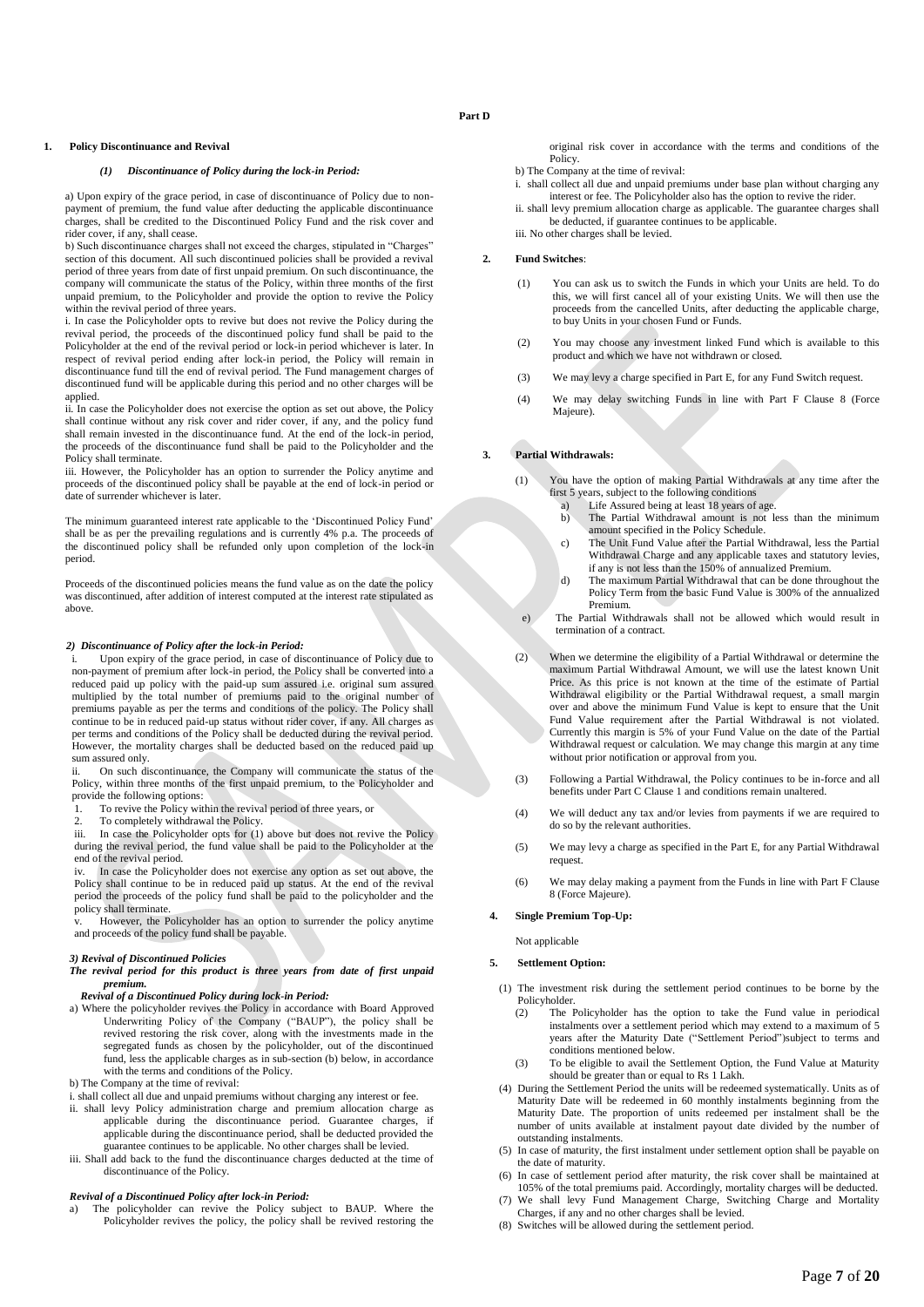- (9) Partial Withdrawals shall not be allowed during the settlement period.
	- During the settlement period, the Policyholder shall have an option to withdraw the entire fund value at any time without levying any charge.

### **6. Premium Redirection:**

- (1) The Funds in which new Premiums are invested can be changed at any time. You can ask for some or all of your future Premiums to be allocated to Units in different Funds that are available to this product. Premiums will only be applied as per the revised instructions if we accept those instructions before the Cut-off time for that Premium.
- (2) We will act on instructions to change the Fund choice for future Premiums subject to receipt of all necessary information required to process the change of Fund and our satisfaction that the information received is correct.
- (3) We may levy a Charge as specified in Part E, for any Premium Redirection request.

### **7. Loans**

There is no facility of loan available from us under this Policy.

### **8. Free Look Cancellation**

In case you are not agreeable to any of the provisions stated in the Policy, you have the option to return the Policy to us stating the reasons thereof, within 15 days from the date of receipt of the Policy. If you have purchased your Policy through Distance Marketing mode, this period will be 30 days. On receipt of your letter along with the original Policy document, we shall arrange to refund you the value of units allocated to you on date of receipt of request plus the unallocated part of premium plus charges levied by cancellation of units, subject to deduction of the proportionate risk charges for the period on cover and the expenses incurred by us for medical examination (if any) and stamp duty (if any).

### **9. Change of address and contact details**

In case of change of address, the Policyholder is required to provide timely intimation to the Company supported by the required address proofs to enable the Company to carry out the change of address in its systems. The onus of intimation of change of address lies with the Policyholder. An updated contact detail of the Policyholder will ensure that correspondences from the Company are correctly addressed to the Policyholder at the latest updated address.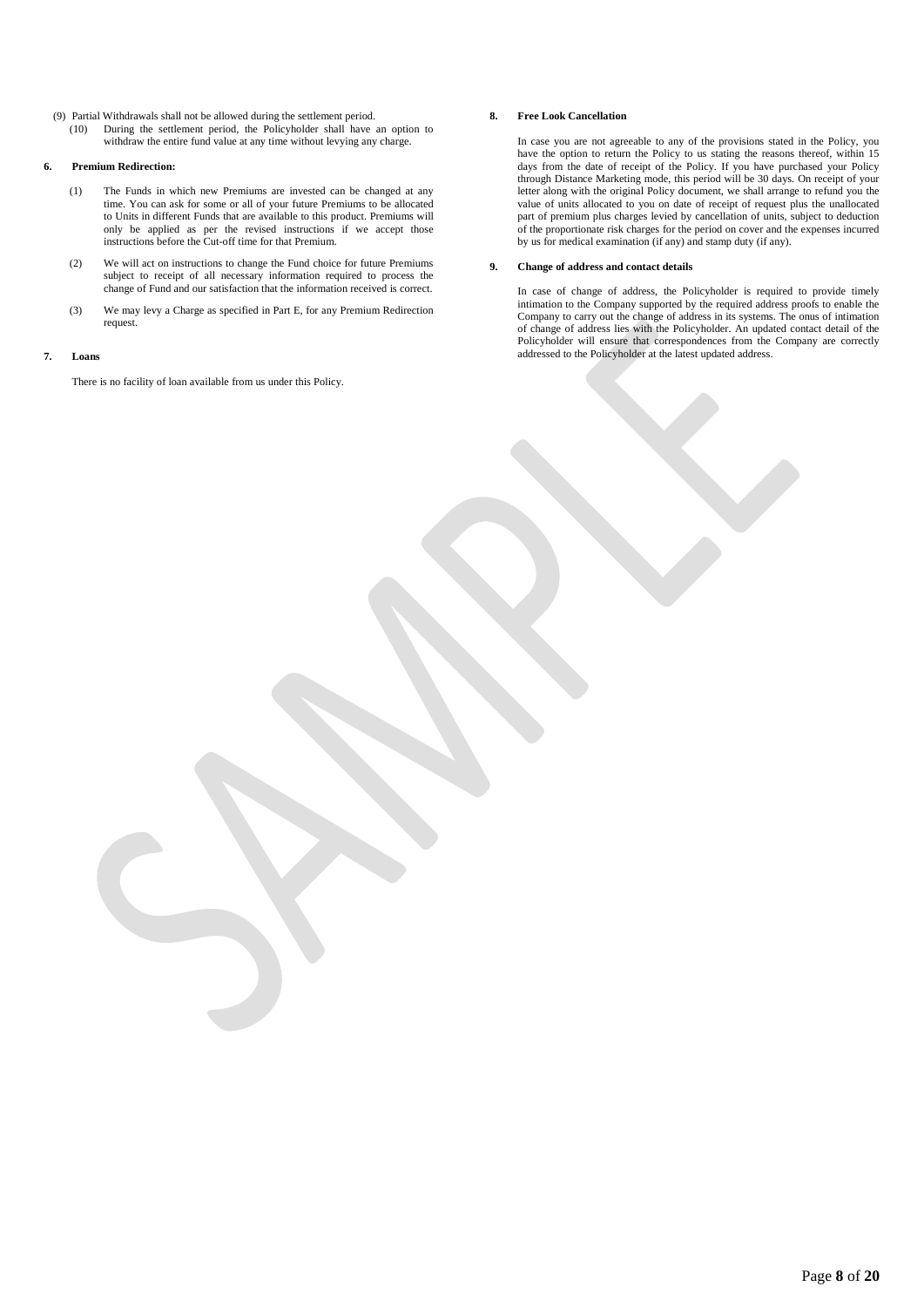### **Part E**

#### **1. Charges:**

We reserve the right to review our charging structure (except premium allocation and mortality charge) at any time. Proper notification of any changes would be made to the IRDAI and prior approval will be sought before any change is made.

#### (1) Premium Allocation Charge:

Premium Allocation Charge varies with Premium bands as specified in the table below and will be levied during the Premium Paying Term.

| <b>Bands</b> | <b>Limited Pay /Regular Pay</b> |
|--------------|---------------------------------|
|              | Less Than 1 Lakh                |
|              | 1 Lakh - 4,99,999               |
|              | 5 Lakh - 9,99,999               |
|              | 10 Lakh and above               |

**For Annual Mode:**

| <b>Premium Due in</b> | <b>Premium Bands</b> |               |               |               |
|-----------------------|----------------------|---------------|---------------|---------------|
| <b>Policy Year</b>    | <b>Band 1</b>        | <b>Band 2</b> | <b>Band 3</b> | <b>Band 4</b> |
|                       | 9%                   | 6%            | 5%            | 4%            |
| 2 & 3                 | 7%                   | 6%            | 5%            | 4%            |
| 4 & 5                 | 6%                   | 6%            | 5%            | 4%            |
| 6 & above             | 5%                   | 3%            | 3%            | 3%            |

**For Non Annual Mode:**

| <b>Premium Due in</b> | <b>Bands</b>                                                     |    |    |    |
|-----------------------|------------------------------------------------------------------|----|----|----|
| Policy Year           | <b>Band 1</b><br><b>Band 2</b><br><b>Band 3</b><br><b>Band 4</b> |    |    |    |
|                       | 7%                                                               | 6% | 5% | 4% |
| 2 & 3                 | 6%                                                               | 6% | 5% | 4% |
| 4 & 5                 | 5%                                                               | 5% | 5% | 4% |
| 6 & above             | 5%                                                               | 3% | 3% | 3% |

The allocation rate shall be 100% less the allocation charge.

(2) Policy Administration Charge:

The Policy Administration Charge as specified below shall be deducted monthly, by cancellation of units.

- For first five years: Nil
- After five years: 0.35%per month of Annualized Premium, increasing at 5% p.a. on each Policy Anniversary

The Policy Administration Charge may be increased subject to prior IRDAI approval and is subject to a cap of Rs 500 per month.

(3) Fund Management Charge:

The Fund Management Charge is 1.35 % p.a. which will be taken daily and is incorporated into the Unit Prices for each Fund. This charge may be increased subject to prior approval from IRDAI and is subject to the maximum cap allowed by IRDAI.

The Fund Management Charge for Discontinued Policy Fund shall be 0.50% p.a.

(4) Mortality Charges

Mortality charge is calculated as the Sum at Risk multiplied by the appropriate risk benefit charge rate. This charge will be deducted monthly by cancellation of units.

Sum at Risk for a Premium Paying Policy or fully paid-up policy will be calculated as per the following table:

|                                   | <b>Sum at Risk</b>                                      |                                    |
|-----------------------------------|---------------------------------------------------------|------------------------------------|
| <b>Benefit</b><br>Death<br>Option | <b>Basic Death Benefit</b>                              | Accidental<br><b>Death Benefit</b> |
| Classic                           | Max $[SA - PW^*$ , FV, 105% of<br>premiums paid] - FV   | <b>SA</b>                          |
| Classic Plus                      | $[SA + FV, 105\%$ of<br>Max<br>premiums $paid$ ] – $FV$ | Not applicable                     |
| Classic Waiver                    | Max [SA, 105% of premiums<br>paid] + Waiver Benefit     | Not applicable                     |

Waiver Benefit = Present Value of outstanding future premiums discounted  $\omega$ 8% p.a.

Sum at Risk for a reduced paid-up policy will be calculated as per the following table:

|               | <b>Sum at Risk</b>         |            |       |
|---------------|----------------------------|------------|-------|
| Death Benefit | <b>Basic Death Benefit</b> | Accidental | Death |

| Option                                                                                           |                                                                    | <b>Benefit</b> |
|--------------------------------------------------------------------------------------------------|--------------------------------------------------------------------|----------------|
| Classic                                                                                          | Max [Paid-up $SA - PW^*$ ,<br>FV, 105% of premiums<br>$paidl - FV$ | Paid-up SA     |
| Classic Plus                                                                                     | Max [Paid-up $SA + FV$ ,<br>$105\%$ of premiums paid $-$<br>FV     | Not applicable |
| Max [Paid-up SA, 105% of<br>premiums $paid$ + Reduced<br><b>Classic Waiver</b><br>Waiver Benefit |                                                                    | Not applicable |

Reduced Waiver Benefit = Waiver Benefit (assuming the policy was premium  $\text{paying}$ ) \*  $\frac{\text{Numberof premiums paid}}{\text{Numberof premiums payable}}$ .

Where SA stands for Sum Assured, FV stands for Fund Value, and\*PW refers to Partial Withdrawals as specified under Part C Clause 1(4) (Benefits)

If the Policyholder opts for:

- Life Option, the risk charges will be deducted for the basic Death Benefit.
- Extra Life Option, the risk charges will be deducted for the basic Death Benefit as well as Accidental Death Benefit.

The Mortality Charges are specified in Appendix-1 and are guaranteed for the duration of the Policy.

(5) Discontinuance Charges- The discontinuance charges for limited and regular pay policies are as follows.

| Where the<br><b>Discontinuance Charges</b><br><b>Discontinuance Charges</b><br>Policy is<br>for Policies having<br>for Policies having<br>discontinued<br>annualized premium up<br>annualized premium<br>during the<br>to Rs.50,000/-<br>above Rs.50,000/-<br>policy year<br>Lower of $20\% * (AP \text{ or }$<br>Lower of $6\% * (AP \text{ or }$<br>FV) subject to maximum<br>FV) subject to maximum<br>1<br>of Rs.3,000/-<br>of Rs.6,000/-<br>Lower of $15\% * (AP \text{ or }$<br>Lower of $4\% * (AP \text{ or }$<br>FV) subject to maximum<br>FV) subject to maximum<br>of Rs.2,000/-<br>of Rs.5,000/-<br>Lower of $10\% * (AP or$<br>Lower of $3\% * (AP \text{ or }$<br>FV) subject to maximum<br>3<br>FV) subject to maximum<br>of Rs.1,500/-<br>of Rs.4,000/-<br>Lower of $5\% * (AP \text{ or }$<br>Lower of $2\%$ * (AP or<br>FV) subject to maximum<br>FV) subject to maximum<br>4<br>of Rs.1,000/-<br>of Rs.2,000/-<br>5 and<br>NII.<br>NII.<br>onwards<br>$\cdots$<br>$\mathbf{r}$<br>0.11<br>$\mathbf{r}$ $\mathbf{r}$<br>$\cdots$ |  |  |  |
|----------------------------------------------------------------------------------------------------------------------------------------------------------------------------------------------------------------------------------------------------------------------------------------------------------------------------------------------------------------------------------------------------------------------------------------------------------------------------------------------------------------------------------------------------------------------------------------------------------------------------------------------------------------------------------------------------------------------------------------------------------------------------------------------------------------------------------------------------------------------------------------------------------------------------------------------------------------------------------------------------------------------------------------------------|--|--|--|
|                                                                                                                                                                                                                                                                                                                                                                                                                                                                                                                                                                                                                                                                                                                                                                                                                                                                                                                                                                                                                                                    |  |  |  |
|                                                                                                                                                                                                                                                                                                                                                                                                                                                                                                                                                                                                                                                                                                                                                                                                                                                                                                                                                                                                                                                    |  |  |  |
|                                                                                                                                                                                                                                                                                                                                                                                                                                                                                                                                                                                                                                                                                                                                                                                                                                                                                                                                                                                                                                                    |  |  |  |
|                                                                                                                                                                                                                                                                                                                                                                                                                                                                                                                                                                                                                                                                                                                                                                                                                                                                                                                                                                                                                                                    |  |  |  |
|                                                                                                                                                                                                                                                                                                                                                                                                                                                                                                                                                                                                                                                                                                                                                                                                                                                                                                                                                                                                                                                    |  |  |  |
|                                                                                                                                                                                                                                                                                                                                                                                                                                                                                                                                                                                                                                                                                                                                                                                                                                                                                                                                                                                                                                                    |  |  |  |

*AP – Annualized Premium and FV – Fund Value on the date of discontinuance*

This charge will be deducted by cancellation of units. This charge can be changed by us subject to the maximum cap allowed by IRDAI.

(6) Statutory Charges

This shall include Taxes and levies as applicable on or in respect of this Policy. The tax will be taken at the same time and the same method as the charge on which the tax is being levied or as required by legislation. This tax will be determined by the Government of India in accordance with legislation applicable at the time of providing service.

(7) Premium Redirection Charges

The Policyholder will not be charged for the first four premium redirection requests in each Policy year. Thereafter, any premium redirection request from the Policyholder will attract a charge of Rs 250 per request or a reduced charge of Rs 25 per request if executed through the Company's web portal.

(8) Switching Charge

The Policyholder will not be charged for the first four fund switch requests in each Policy year. Thereafter, any fund switch request from the Policyholder will attract a charge of Rs 250 per request or a reduced charge of Rs 25 per request if executed through the Company's web portal.

### (9) Partial Withdrawal Charge

The Policyholder will not be charged for the first four Partial Withdrawal requests in each Policy year. Thereafter, any Partial Withdrawal request from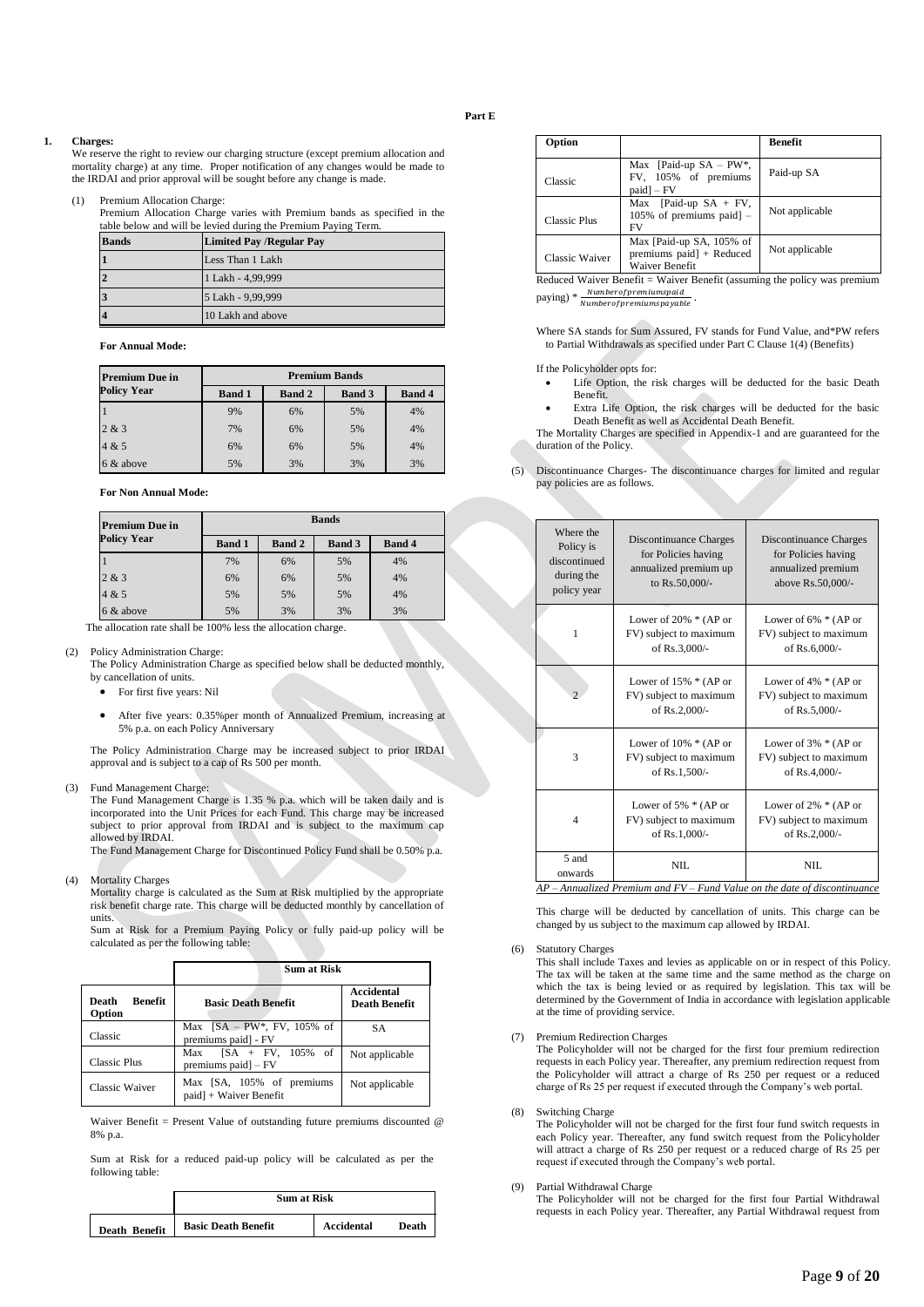the Policyholder will attract a charge of Rs 250 per request or a reduced charge of Rs 25 per request if executed through the Company's web portal.

(10) Miscellaneous Charge

A miscellaneous charge of Rs 250 shall be levied for any Policy alterations within the contract, as per Section 27 (j) of IRDAI (Unit Linked Insurance Products) Regulations, 2019. The charge may be increased subject to prior approval from IRDAI and is subject to a cap of Rs 500.

(11) Investment Guarantee Charge Not Applicable

#### **2. Investment Linked Fund**

- (1) The following fund options are available under the product. Policyholder may choose to invest in one or more of these funds in the proportion they desire. Appendix – 2 to the Investment Linked Funds enumerates investment pattern in the tabular format.
	- i) *Income Fund-* The Income Fund aims to provide superior returns through investments in high credit quality Debt instruments while maintaining an optimal level of interest rate risk. In addition up to 20% of the Fund may be invested in cash and Money Market Instruments, Liquid Mutual Funds and Deposits to facilitate the day-to-day running of the Fund. Fund management would involve continual monitoring and credit evaluations with rigorous buy and sell disciplines to maximize upside potential and manage downside risk.
	- ii) *Balanced Fund***-** The Balanced Fund aims to generate high returns through a dynamic allocation of investments in Debt and Equity Instruments so as to combine the stability of Debt instruments with the long term capital appreciation potential of Equities.
	- iii) **Blue Chip Fund-** The Blue Chip Fund aims to provide medium to long term capital appreciation by investing in a portfolio of predominantly large cap companies which can perform through economic and market cycles. The Fund will invest at least 80% of it's assets in companies which have a market capitalization greater than the company with the least weight in BSE100 index. The Fund may also invest up to 20% in Money Market Instruments/Cash and Deposits.
	- iv) *Opportunities Fund***-**The Fund aims to generate long term capital appreciation by investing predominantly in mid cap stocks which are likely to be the blue chips of tomorrow. The Fund will invest in stocks which have a market capitalization equal to or lower than the market capitalization of the highest weighted stock in the NSE CNX Midcap Index. The Fund may also invest up to 20% in Money Market instruments/Cash and Deposits.
	- v) *Equity Plus Fund***-**The Equity Plus Fund aims at least 80% of the equity exposure to be limited to Nifty constituent stocks at any point in time and the balance of the equity exposure in non-Nifty constituent stocks.
	- vi) *Diversified Equity Fund***-**The Diversified Equity Fund aims to generate long term capital appreciation by investing in high potential companies across the market cap spectrum while taking active asset allocation calls in Equity, government securities, Money Market Instruments, Cash etc.
	- vii) *Bond Fund***-**The Bond Fund aims to dynamically manage the allocation between government securities, Fixed Income instruments, Money Market instruments and Cash with the intent to dynamically manage the duration at a level that delivers superior risk adjusted returns.
	- viii)*Conservative Fund-*The Conservative Fund is a pure Debt Fund which invests in Government securities, high grade Fixed Income Instruments, Liquid Mutual Fund and Money Market Instruments. The fund aims to deliver stable returns by investing in the short end of the yield curve to limit the volatility and risk of the Fund.
	- ix) *Discovery Fund*  The Fund aims to deliver long term growth of capital by investing predominantly in mid-cap companies. The fund will invest up to 100% in mid-cap stocks which are defined as stocks with market cap falling within the market capitalisation range in the underlying benchmark Nifty free float midcap index (getting renamed as Nifty Midcap 100 index). The fund can also invest up to 25% of the portfolio in stocks falling outside the mid-cap index market cap range. The fund may also invest up to 10% of the portfolio in fixed income instruments, money market instruments, cash, deposits and liquid mutual funds.
	- x) *Equity Advantage Fund -* The Fund aims to deliver long term growth of capital through diversified investments in equity and equity linked securities of companies across the market capitalisation spectrum. The fund may also invest up to 20% of the portfolio in fixed income instruments, money market instruments, cash, deposits and liquid mutual funds.

The definition of Money Market Instruments is as given in the IRDAI (Investment) Regulations 2016 (1st August 2016).

In all the above Funds, Deposits means deposits issued by Banks included in the Second Schedule to the Reserve Bank of India Act 1934, or a Primary Dealer duly recognised by Reserve Bank of India as such. IRDAI (Investment) Regulations 2016 (1st August 2016).

### (1) **Investment in Derivatives**

All the above Fund(s) may also invest in Interest Rate derivatives such as Interest Rate Swaps, Forward Rate agreements and such other derivative instruments as may be introduced from time to time in the markets for the purpose of hedging and portfolio yield enhancement and other uses as may be permitted under the IRDAI regulations and guidelines (INV-GLN-008-2004-  $(05)$ .

- (2) Unit Prices will be published on our Company's website, on the Life Insurance Council's Website and in leading national dailies
- (3) You can, through a secured login, access the value of policy wise units held by you in the format as per Form D02 prescribed under IRDAI Investment Regulations, 2016.
- (4) The Unit Price of a unit linked fund shall be computed as:
	- a) Market Value of investment held by the Fund plus the value of any current assets less the value of any current liabilities & provisions, if any
	- b) Divided by the number of Units existing at the valuation date (before any Units are redeemed or created)
	- The resulting price will be rounded to the nearest Re. 0.0001.
- (5) Your Premium is utilized to purchase Units of investment linked Funds for the Policy. In any investment linked Fund, all Units are of equal value. You will not hold the Units directly and the assets of each Fund will belong to us.
- (6) The assets that the Funds invest in will be selected by us at our sole discretion at all times.
- (7) We may close, withdraw, modify, split or combine Funds or introduce new Funds with prior approval from the Insurance Regulatory and Development Authority of India, if required. 'Withdraw' means no further payments will be accepted into the Fund, while any existing Units held in the Fund will continue to be allocated. 'Close' means We will encash all the Units, which exist for a Fund and terminate the Fund.
- (8) Where We close or withdraw a Fund, We will notify You, three months in advance that, We will switch any existing units in that Fund ('original fund')and / or apply any future Premiums which would have been applied to that original Fund to another Fund that has, in our opinion, the closest investment objectives to the original Fund. During the three month notice period, You can switch to any other available Fund.
- (9) We will not allocate Units in any investment-linked Fund unless assets equivalent to those Units are added at the same time to the Fund. We will also not withdraw assets from any such Fund (except to meet the deductions described below in this Clause) unless units equivalent to those assets are cancelled at the same time. Units will only be cancelled in any such Fund under the terms as specified in this Part E, and assets equivalent to the cancelled units will be withdrawn from the same Fund at the same time.
- (10) We will add the income from the assets of an investment linked Fund to that Fund.
- (11) We can deduct from the assets of an investment linked Fund the amounts that are required to cover:
	- a) expenses, taxes and statutory duties in respect of or due to the buying and selling of assets;
	- b) part or all of any tax, statutory levy or other statutory/regulatory charge on us allocated to the Fund; and
	- c) the Fund Management Charges.
- (12) Risks of Investment in the Funds:
	- a) The Premiums paid in the Linked Insurance Policies are subject to investment risks associated with capital markets and the Unit Prices may go up or down based on the performance of the Fund and factors influencing the capital market and You are responsible for the decisions made
	- b) HDFC Life Insurance Company Limited is only the name of the Insurance Company and HDFC Life Sampoorn Nivesh is only the name of the linked insurance product and does not, in any way, indicate the quality of the product or its future prospects or the returns.
	- c) The various Funds offered under this Policy are the names of the Funds and do not in any way indicate the quality of the Funds, their future prospects or the returns.
	- d) There is no assurance that the objectives of any of the Funds will be achieved.
	- e) The past performance of any of the Funds does not indicate the future performance of these Funds.

#### **3. Applicability of Unit Prices**

The allocation and redemption of Units for various transactions would be at the Unit Prices as described below:

| <b>Type of Transaction</b>                                                                                     | <b>Applicable Unit Prices</b><br>(Where transaction is received<br>before Cut-off time)                                                      |
|----------------------------------------------------------------------------------------------------------------|----------------------------------------------------------------------------------------------------------------------------------------------|
| First Premium deposit<br>received by way of<br>local cheque or pay<br>order or demand drafts<br>payable at par | Unit<br>Price of the date<br>of<br>commencement of the Policy                                                                                |
| First Premium deposit<br>received by way<br>- of<br>outstation cheque                                          | Unit Price of the<br>date<br>Ωf<br>commencement of the Policy or date<br>of realisation of the amount by the<br>Company, whichever is later. |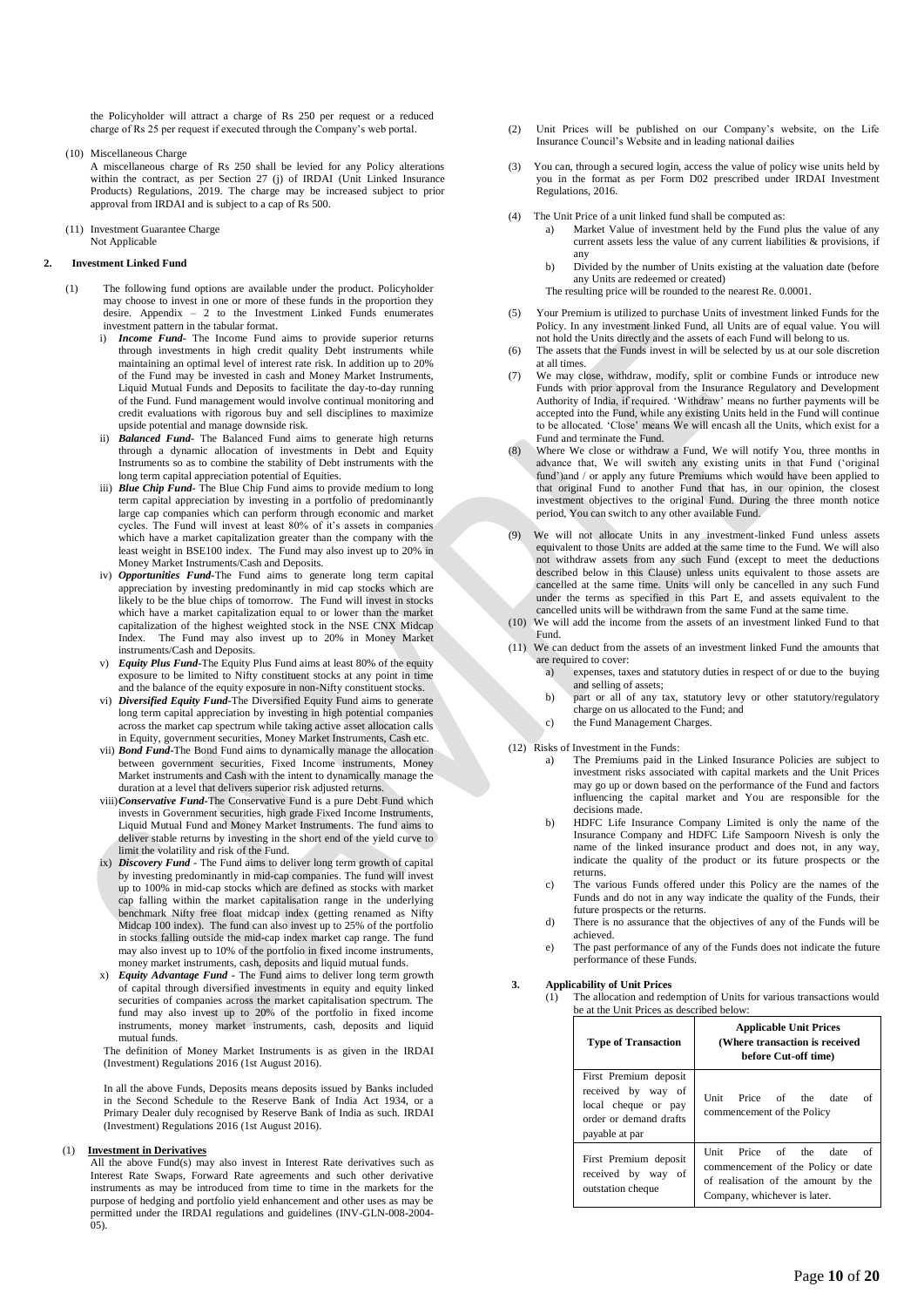| <b>Type of Transaction</b>                                                             | <b>Applicable Unit Prices</b><br>(Where transaction is received<br>before Cut-off time)                                                                                                                           |
|----------------------------------------------------------------------------------------|-------------------------------------------------------------------------------------------------------------------------------------------------------------------------------------------------------------------|
| Renewal Premiums<br>received by way of<br>Direct Debit, ECS,<br>credit card, etc       | Unit Price of the due date of Premium<br>payment or actual receipt of Premium<br>whichever is later.                                                                                                              |
| Renewal Premiums<br>received by way of<br>local cheque                                 | Unit Price at the date of receipt of<br>instruction or the due date, whichever<br>is later.                                                                                                                       |
| Renewal Premiums<br>received by way of<br>outstation cheque                            | Unit Price at the date of receipt of<br>instrument or the due date or the date<br>of realisation of the amount by the<br>Company, whichever is later.                                                             |
| • Partial Withdrawal<br>(if applicable)<br>$\bullet$ Fund Switch<br>(if<br>applicable) | Unit Price of the date of receipt of the<br>request.                                                                                                                                                              |
| Look<br>$•$ Free<br>Cancellation<br>• Death Claim                                      | Unit Price of the date of receipt of the<br>request or intimation of claim.<br>(Intimation for the purpose of claim<br>must be in writing or any other<br>manner as decided by the Company<br>from time to time). |

| <b>Type of Transaction</b>                              | <b>Applicable Unit Prices</b><br>(Where transaction is received<br>before Cut-off time) |  |
|---------------------------------------------------------|-----------------------------------------------------------------------------------------|--|
| Surrender                                               | Unit Price of date of receipt of the<br>request.                                        |  |
| Transfer<br>the<br>to<br>Discontinued<br>Policy<br>Fund | Unit Price of the date of Policy<br>discontinuance.                                     |  |
| Charges                                                 | Unit Prices of the effective date the<br>Charges are deducted.                          |  |

(2) If the transaction request is received after the Cut-off time prescribed by IRDAI(current cut-off time is 3 p.m.), then Unit Prices of the next date or in case of prepayment of renewal Premium, Unit Price of the due date, shall be applicable.

(3) If the same day or the next day or the transaction due date is not a valuation date, then we shall apply the Unit Price of the next immediate valuation date.

(4) The Units allocated shall be reversed in case of the non-realisation of the Premium amount.

(5) We shall follow norms stated above for any transactions which are not specifically mentioned herein but involve allocation and redemption of Units.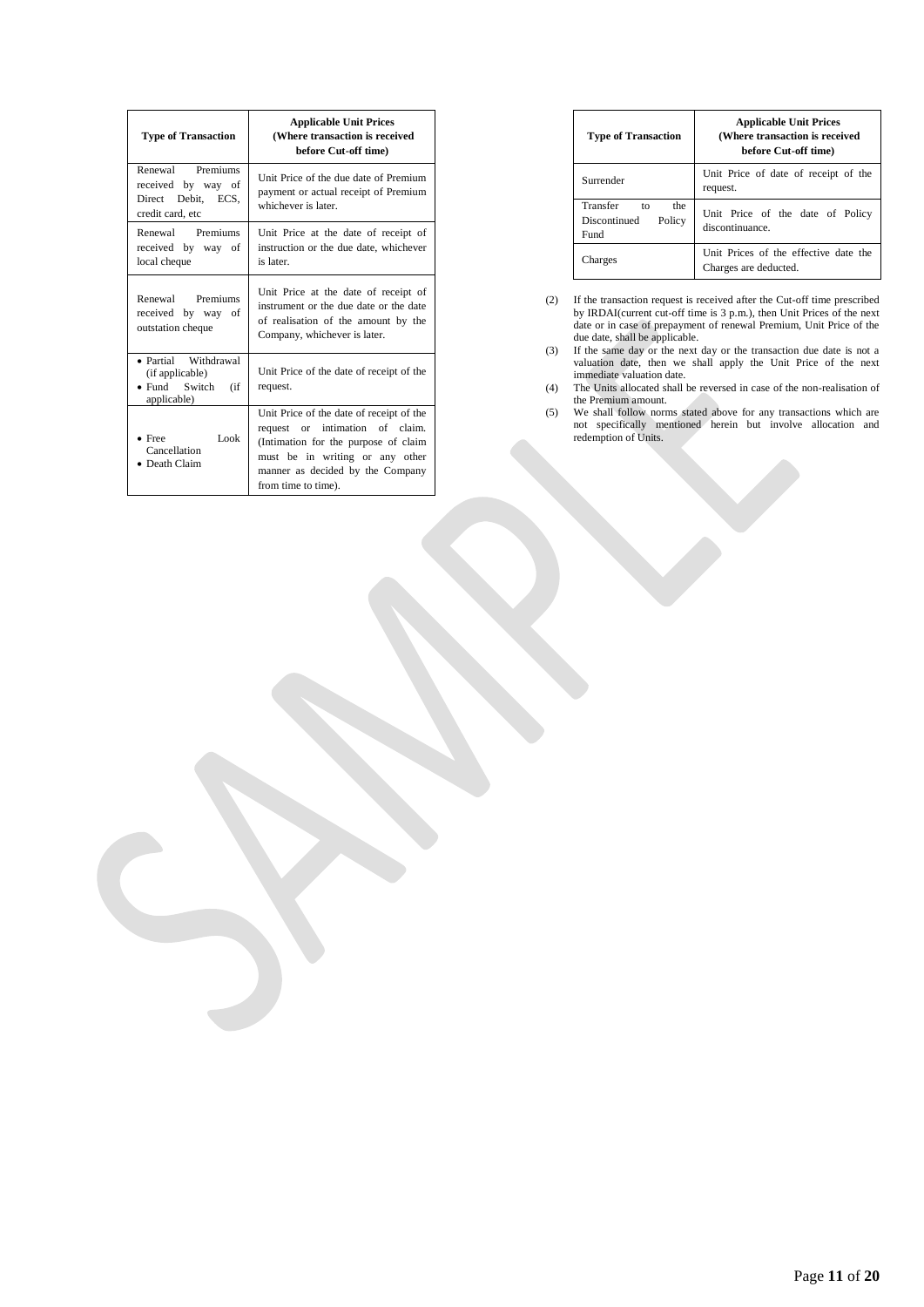#### **APPENDIX – 1 Mortality Charges Effective Date: < RCD >**

### **Mortality Charges**

Mortality Charges are calculated every month based on the age of the Life Assured and on the date the charge is due. These charges are calculated as specified in Part E Clause 1(Charges).

|                | <b>Annual Mortality Charge Rates</b> |          | <b>Annual Mortality Charge Rates</b> |
|----------------|--------------------------------------|----------|--------------------------------------|
| Age            | for Basic Death Benefit              | Age      | for Basic Death Benefit              |
| $\mathbf{0}$   | 5.7785                               | 46       | 4.1561                               |
| $\mathbf{1}$   | 5.0655                               | 47       | 4.6365                               |
| $\overline{c}$ | 3.8149                               | 48       | 5.1773                               |
| 3              | 2.8750                               | 49       | 5.7766                               |
| $\sqrt{4}$     | 2.1710                               | 50       | 6.4292                               |
| 5              | 1.6445                               | 51       | 7.1279                               |
| 6              | 1.2532                               | 52       | 7.8657                               |
| $\overline{7}$ | 0.9672                               | 53       | 8.6353                               |
| 8              | 0.7670                               | 54       | 9.4322                               |
| 9              | 0.6390                               | 55       | 10.2544                              |
| 10             | 0.5720                               | 56       | 11.1053                              |
| 11             | 0.5564                               | 57       | 11.9925                              |
| 12             | 0.5818                               | 58       | 12.9266                              |
| 13             | 0.6377                               | 59       | 13.9217                              |
| 14             | 0.7131                               | 60       | 14.9936                              |
| 15<br>16       | 0.7976<br>0.8840                     | 61<br>62 | 16.1597<br>17.4382                   |
| 17             | 0.9659                               | 63       | 18.8455                              |
| 18             | 1.0394                               | 64       | 20.3977                              |
| 19             | 1.1024                               | 65       | 22.1111                              |
| 20             | 1.1538                               | 66       | 24.0000                              |
| 21             | 1.1941                               | 67       | 26.0793                              |
| 22             | 1.2253                               | 68       | 28.3641                              |
| 23             | 1.2487                               | 69       | 30.8692                              |
| 24             | 1.2656                               | 70       | 33.6109                              |
| 25             | 1.2792                               | 71       | 36.6067                              |
| 26             | 1.2916                               | 72       | 39.8749                              |
| 27             | 1.3046                               | 73       | 43.4356                              |
|                |                                      | 74       | 47.3122                              |
| $28\,$         | 1.3215                               |          |                                      |
| 29             | 1.3436                               | 75       | 51.5281                              |
| 30             | 1.3722                               | 76       | 56.1100                              |
| 31             | 1.4086                               | 77       | 61.0877                              |
| 32             | 1.4547                               | 78       | 66.4931                              |
| 33             | 1.5126                               | 79       | 72.3600                              |
| 34             | 1.5828                               | 80       | 78.7254                              |
| 35             | 1.6666                               | 81       | 85.6304                              |
| 36             | 1.7654                               | 82       | 93.1190                              |
| 37             | 1.8805                               | 83       | 101.2382                             |
| 38             | 2.0137                               | 84       | 110.0385                             |
|                |                                      | 85       | 119.5760                             |
| 39             | 2.1671                               |          |                                      |
| 40             | 2.3433                               | 86       | 129.9090                             |
| 41             | 2.5467                               | 87       | 141.1020                             |
| 42             | 2.7820                               | 88       | 153.2252                             |
| 43             | 3.0544                               | 89       | 166.3519                             |
| 44             | 3.3703                               | 90       | 180.5629                             |
| 45             | 3.7356                               |          |                                      |

The Accidental Death Benefit charge rate is 0.75 per 1000 Sum at Risk.

**Current Annual Mortality Charge Rates**

All rates are per Rs. 1,000 of Sum at Risk

**Maximum Mortality Charge Rates**

Mortality Rates stated above are guaranteed for the term of your Policy.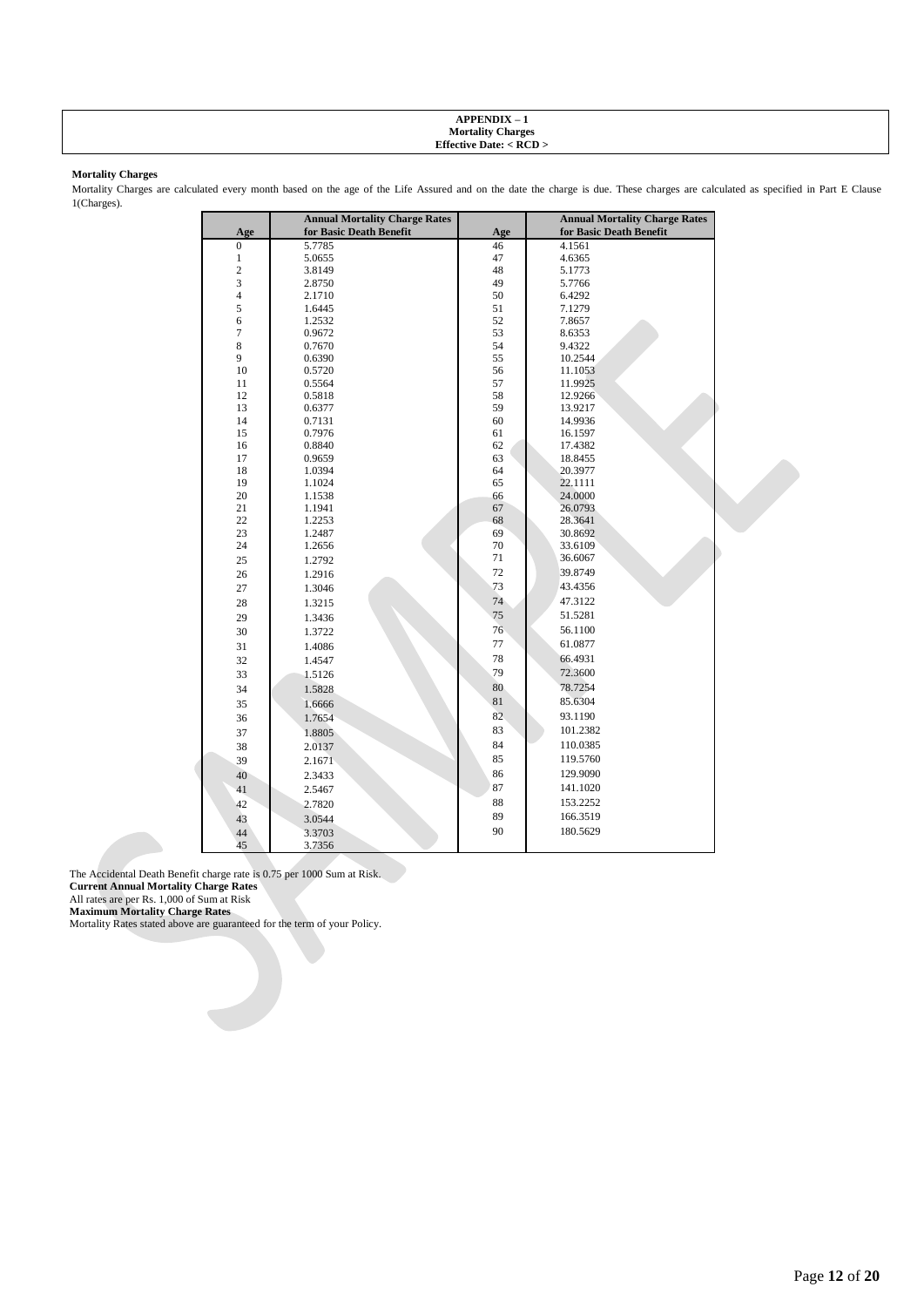| <b>APPENDIX-2</b><br><b>Investment Pattern in tabular format</b>                                                                                                                                                                                                                                                                                                                                      |                                                    |                                                                                           |                   |                                |
|-------------------------------------------------------------------------------------------------------------------------------------------------------------------------------------------------------------------------------------------------------------------------------------------------------------------------------------------------------------------------------------------------------|----------------------------------------------------|-------------------------------------------------------------------------------------------|-------------------|--------------------------------|
| <b>FUND COMPOSITION</b>                                                                                                                                                                                                                                                                                                                                                                               |                                                    |                                                                                           |                   |                                |
| FUND NAME, SFIN and OBJECTIVE                                                                                                                                                                                                                                                                                                                                                                         | <b>ASSET CLASS</b>                                 |                                                                                           |                   | <b>RISK</b><br>&               |
|                                                                                                                                                                                                                                                                                                                                                                                                       | Market<br>Money<br>Instruments,<br>Cash & Deposits | Government Securities,<br><b>Fixed</b><br><b>Income</b><br><b>Instruments &amp; Bonds</b> | <b>Equity</b>     | <b>RETURN</b><br><b>RATING</b> |
|                                                                                                                                                                                                                                                                                                                                                                                                       |                                                    | <b>FUND COMPOSITION</b>                                                                   |                   |                                |
| <b>Equity Plus Fund</b><br>SFIN: ULIF05301/08/13EquityPlus101<br>To generate long term capital appreciation inline or better<br>than Nifty index returns                                                                                                                                                                                                                                              | 0% to 20%                                          | 0% to 20%                                                                                 | 80% to 100%       | Very High                      |
| <b>Diversified Equity Fund</b><br>SFIN: ULIF05501/08/13DivrEqtyFd101<br>To generate long term capital appreciation by investing in<br>high potential companies across the market cap spectrum                                                                                                                                                                                                         | 0% to 40%                                          | 0% to 40%                                                                                 | 60% to 100%       | Very High                      |
| <b>Blue Chip Fund</b><br>SFIN: ULIF03501/01/10BlueChipFd101<br>Exposure to large -cap equities $\&$ equity related<br>instruments                                                                                                                                                                                                                                                                     | 0% to 20%                                          |                                                                                           | 80% to 100%       | Very High                      |
| <b>Opportunities Fund</b><br>SFIN: ULIF03601/01/10OpprtntyFd101<br>Exposure to mid-cap equities $&$ equity related instruments                                                                                                                                                                                                                                                                        | 0% to 20%                                          |                                                                                           | 80% to 100%       | Very High                      |
| <b>Balanced Fund</b><br>SFIN: ULIF03901/09/10BalancedFd101<br>Dynamic Equity exposure to enhance the returns while the<br>Debt allocation reduces the volatility of returns                                                                                                                                                                                                                           | 0% to 20%                                          | 0% to 60%                                                                                 | 40% to 80%        | Moderate to High               |
| <b>Income Fund</b><br>SFIN: ULIF03401/01/10IncomeFund101<br>Higher potential returns due to higher duration and credit<br>exposure                                                                                                                                                                                                                                                                    | 0% to 20%                                          | 80% to 100%                                                                               |                   | Moderate                       |
| <b>Bond Fund</b><br>SFIN: ULIF05601/08/13Bond Funds101<br>Active allocation across all fixed income instruments                                                                                                                                                                                                                                                                                       | 0% to 60%                                          | 40% to 100%                                                                               |                   | Moderate                       |
| <b>Conservative Fund</b><br>SFIN: ULIF05801/08/13ConsertvFd101<br>To invest in high grade fixed income instruments and<br>Government securities at the short end of the yield curve,<br>to deliver stable returns.                                                                                                                                                                                    | 0% to 60%                                          | 40% to 100%                                                                               |                   | Low                            |
| <b>Discovery Fund</b><br>SFIN: ULIF06618/01/18DiscvryFnd101<br>Long term capital growth by investing predominantly in<br>mid-cap companies. The fund may invest up to 25% of the<br>portfolio in stocks outside the mid-cap index capitalisation<br>range. Up to 10% of the fund may be invested in Fixed<br>income instruments, money market instruments, cash,<br>deposits and Liquid mutual funds. | 0% to 10%                                          | 0% to 10%                                                                                 | 90%<br>to<br>100% | Very High                      |
| <b>Equity Advantage Fund</b><br>SFIN: ULIF06723/03/18EqtyAdvtFd101<br>Long term capital growth through diversified investments<br>in companies across the market capitalisation spectrum.<br>Up to 20% of the fund may be invested in Fixed income<br>instruments, money market instruments, cash, deposits and<br>Liquid mutual funds.                                                               | 0% to 20%                                          | 0% to 20%                                                                                 | 80%<br>to<br>100% | Very High                      |

Investment in Mutual Funds will be made as per Mutual Fund limits prescribed by IRDAI regulations and guidelines. As per (IRDAI (Investment) Regulations, 2016 Master Circular), the Investment limit in Mutual Funds is 7% of Investment assets. This will apply at overall level and at SFIN level, the maximum exposure shall not exceed 15%.

The asset allocation for the Discontinued Policy Fund (SFIN:ULIF05110/03/11DiscontdPF101) shall be as per the prevailing regulatory requirements. Currently, the asset allocation is as follows:

(i) Money Market Instruments: 0% to 40%

(ii) Government Securities: 60% to 100%.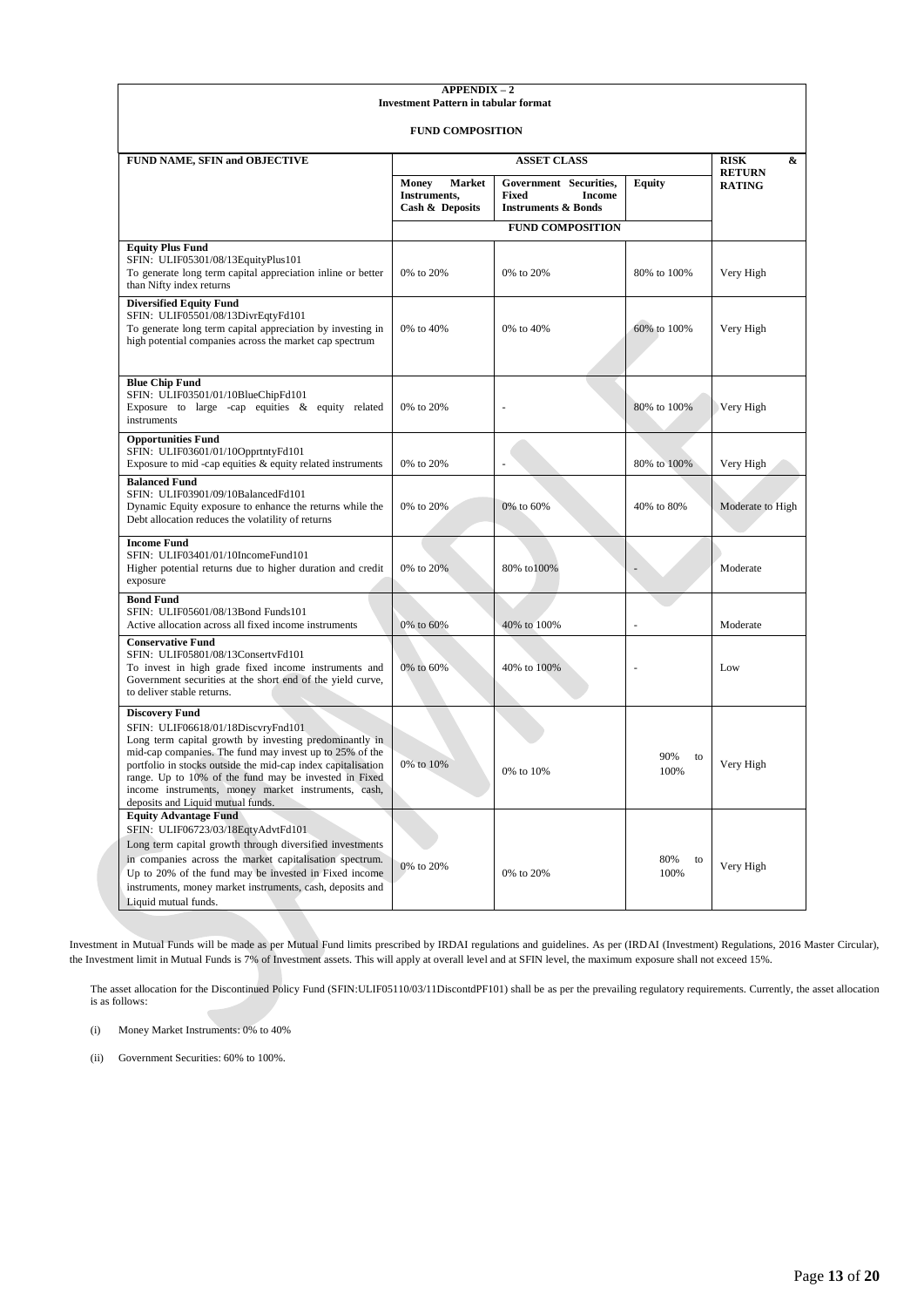### **Part F**

### **1. Exclusions**

(1) **Suicide Exclusion:** In case of death due to suicide within 12 months from the date of commencement of the policy or from the date of revival of the policy, as applicable, the nominee or the beneficiary of the policyholder shall be entitled to the fund value, as available on the date of intimation of death. Further any charges other than Fund Management Charges (FMC) and

guarantee charges recovered subsequent to the date of death shall be added back to the fund value as available on the date of intimation of death.

- (2) **Other Exclusion:** We shall not be liable to pay the Accidental Death Benefit if death is caused directly or indirectly from any of the following:
	- a) Intentionally self-inflicted injury or suicide, irrespective of mental condition.
	- b) Alcohol or solvent abuse, or the taking of drugs except under the direction of a registered medical practitioner.
	- c) Taking part or practising for any hazardous hobby, pursuit or race.
	- d) War, invasion, hostilities (whether war is declared or not), civil war, rebellion, revolution or taking part in a riot or civil commotion.
	- e) Taking part in any flying activity, other than as a passenger in a commercially licensed aircraft.
	- f) Taking part in any act of a criminal nature with criminal intent.

#### **2. Age Admitted**

The Company has calculated the Premiums under the Policy on the basis of the age of the Life Assured as declared in the Proposal. In case you have not provided proof of age of the Life Assured with the Proposal, you will be required to furnish such proof of age of the Life Assured as is acceptable to us and have the age admitted. In the event the age so admitted ("Correct Age") during the Policy Term is found to be different from the age declared in the Proposal, without prejudice to our rights and remedies including those under the Insurance Act, 1938 as amended from time to time, we shall take one of the following actions

- i) If eligible, and if the Correct Age is found to be higher, the benefit payable under this Policy and Rider, if any, shall be after deduction of such difference of Premium (i.e difference in Premium paid based on age declared in the Proposal and Premium based on the Correct Age) along with interest thereon. In such cases, before calculating the amount of benefit payable, the Policy shall be subject to re-underwriting and the Sum Assured shall be subject to eligibility as per underwriting norms and the Premium to be deducted shall be calculated proportionately on such Sum Assured payable. If the Correct Age is found to be lower, excess Premiums without any interest shall be refunded.
- ii) If ineligible for the Policy basis the Correct Age, the Policy shall be void-ab-initio and the total Premiums paid shall be refunded without interest after deducting all applicable charges like medical, Stamp Duty, risk etc.

### **3. Claim Procedure**

- (1) Maturity Benefit: The Maturity Benefit will be paid if and only if: The Policy has matured and the Life Assured is alive on the
	- Maturity Date (except in case of Classic Waiver Benefit ), (ii) No claim has been made on the Policy (except in case of Classic Waiver Benefit),
	- (iii) The Policy has not been discontinued or surrendered or cancelled or terminated, and
	- (iv) All relevant documents including the original Policy document in support of your claim have been provided to the Company.
- (2) Death Benefit: The Death Benefit will be paid if and only if:
	- (i) The death of the Life Assured has occurred before the Maturity Date,
	- (ii) The Standard Policy Provisions specified in Part F Clause 1 (Exclusions) and Part F Clause 9 (Incorrect Information and Non Disclosure) are not attracted,
	- (iii) The Policy has not been discontinued or surrendered or cancelled or terminated, and
	- (iv) All relevant documents in support of the claim have been provided to the Company.
		- Basic documentation if death is due to Natural Cause:
		- a) Completed claim form, (including NEFT details and bank account proof as specified in the claim form);
		- b) Original Policy;
		- c) Original or copy Death Certificate issued by Municipal Authority/ Gram Panchayat / Tehsildar (attested by issuing authority);
		- d) Claimant's identity and residence proof.
		- Basic documentation if death is due to Un-Natural Cause:
		- a) Completed claim form, (including NEFT details and bank account proof as specified in the claim form);
- b) Original Policy;
- c) Original or copy Death Certificate issued by Municipal Authority/ Gram Panchayat / Tehsildar (attested by issuing authority);
- d) Claimant's identity and residence proof.
- e) Original or copy of First Information Report, Police Panchnama report attested by Police authorities; and
- f) Original or copy of Postmortem report attested by Hospital authority.
- (v) Depending on the circumstances of the death, further documents may be called for as we deem fit.
- (vi) The claim is required to be intimated to us within a period of 90 days from the date of death. However, we may condone the delay in claim intimation, if any, where the delay is proved to be for reasons beyond the control of the claimant.
- (3) Accidental Death Benefit: The Accidental Death Benefit will be paid if and only if
	- (i) The death of the Life Assured was due to an Accident,
	- (ii) The Life Assured dies within 180 days of the Accident and before the expiry date of this benefit,
	- (iii) The Standard Policy Provisions specified in Part F Clause 1 (Exclusions) and Part F Clause 9 (Incorrect Information and Non Disclosure) are not attracted,
	- (iv) The Policy has not been discontinued or surrendered or cancelled or terminated; and
	- (v) All relevant documents in support of the claim have been provided to the Company. These would normally include the following:
		- fully completed claim form; and
		- b) original Policy document; and
		- c) original death registration certificate or certified extract from the death register; and
		- d) original certificate or certified copies of cremation or burial; and
		- e) First Information Report; and
		- f) Police Panchanama; and
		- g) Police Inquest report; and<br>h) Post-Mortem report: and Post-Mortem report; and
		- i) originals or certified copies of any medical reports that we consider relevant to the death
	- (vi) Depending on the circumstances of the death, further documents may be called for as we deem fit.
	- (vii) The claim is required to be intimated to us within a period of 90 days from the date of death. We may condone the delay in claim intimation if the delay is proved to be for reasons beyond the control of the claimant.

### **4. Alterations**

- (1) The Frequency of Premium Payment can be changed subject to the minimum Premium conditions.
- You can change the product benefit from Life Option to Extra life Option and vice versa. Any change will be applicable from the effective date of the change which will be communicated to You.
- (3) The Policy Term, Premium, Sum Assured (other than the Policy becoming reduced paid-up) and the Death Benefit Option as specified in the Policy Schedule cannot be changed at any time. Premium Paying Term cannot be decreased but can be increased.

#### **5. Assignment and Transfer**

The Policyholder can assign or transfer of a policy in accordance with Section 38 of the Insurance Act, 1938 as amended from time to time. Simplified version of the provisions of Section 38 is enclosed in Annexure I for reference.

### **6. Nomination**

The Policyholder can nominate a person/ persons in accordance with Section 39 of the Insurance Act, 1938 as amended from time to time. Simplified version of the provisions of Section 39 is enclosed in Annexure II for reference.

#### **7. Issuance of Duplicate Policy:**

The Policyholder can request for a duplicate copy of the Policy at HDFC Life offices or through Certified Financial Consultant (Insurance Agent) who advised you while taking this Policy. While making an application for duplicate Policy the Policyholder is required to submit a notarized original indemnity bond, an affidavit duly stamped along with KYC documents.

#### **8. Force Majeure**

a) We shall value the funds on each day for which the financial markets are open. However, we may value the funds less frequently in extreme circumstances external to us i.e. in force majeure events, where the value of the assets is too uncertain. In such circumstances, we may defer the valuation of assets for up to 30 days until we are certain that the valuation of funds can be resumed.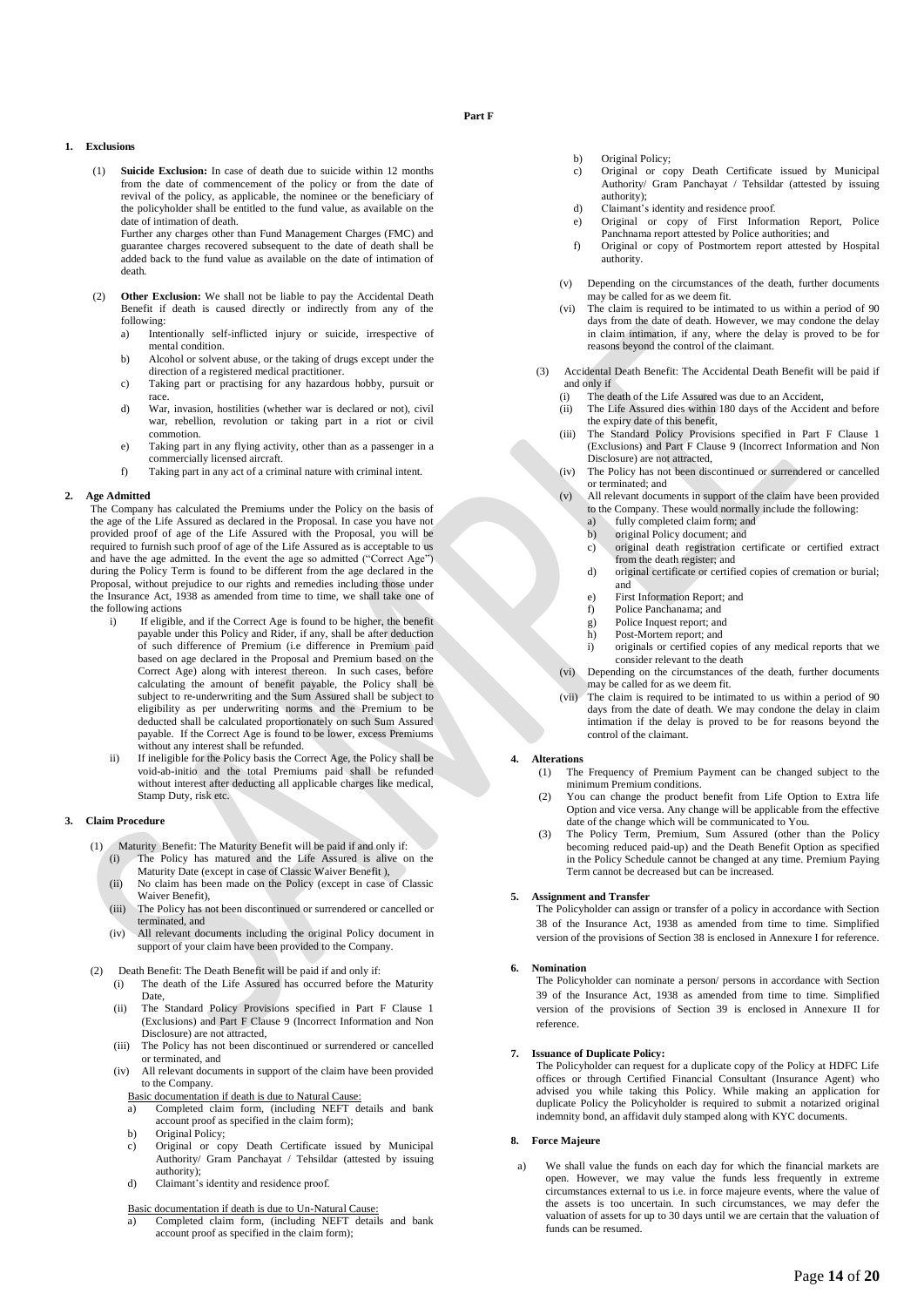- b) We shall inform IRDAI of such deferment in the valuation of assets. During the continuance of the force majeure events, all request for servicing the policy including policy related payment shall be kept in abeyance.
- c) We shall continue to invest as per the fund mandates mentioned under the clause Part  $E -$  Appendix 2. However, we reserve the right to change the exposure of all/any part of fund to money market instruments [as defined under Regulations 2(j) of IRDAI (Investment) Regulations, 2016] in circumstances mentioned under points (a and b) above. The exposure of the fund as per the fund mandates mentioned under the clause Part E – Appendix 2 shall be reinstated within reasonable timelines once the force majeure situation ends.

Few examples of circumstances referred to in Point  $(a)$  and  $(b)$  above are: i. When one or more stock exchanges which provide a basis for valuation of the assets of the fund are closed other than for ordinary holidays.

ii. When, as a result of political, economic, monetary or any circumstances which are not in our control, the disposal of the assets of the fund would be detrimental to the interests of the continuing Policyholders.

iii. In the event of natural calamities, strikes, war, civil unrest, riots and bandhs. iv. In the event of any force majeure or disaster that affects our normal functioning.

e) In such an event, an intimation of such force majeure event shall be uploaded on our website for information.

### **9. Incorrect Information and Non-Disclosure**

Fraud, misrepresentation and forfeiture would be dealt with in accordance with provisions of Section 45 of the Insurance Act 1938 as amended from time to time. Simplified version of the provisions of Section 45 is enclosed in Annexure III for reference.

#### **10. Modification, Amendment, Re-enactment of or to the Insurance laws and rules, regulations, guidelines, clarifications, circulars etc. thereunder**

- (1) This Policy is subject to-
	- (i) The Insurance Act, 1938 as amended from time to time,
	- (ii) Amendments, modifications (including re-enactment) as may be made from time to time, and
	- (iii) Other such relevant Regulations, Rules, Laws, Guidelines, Circulars, Enactments etc as may be introduced thereunder from time to time.
- (2) We reserve the right to change any of these Policy Provisions / terms and conditions in accordance with changes in applicable Regulations or Laws, and where required, with IRDAI's approval.
- (3) We are required to obtain prior approval from the Insurance Regulatory and Development Authority of India before making any material changes to these provisions, except for changes of regulatory / statutory nature.
- (4) We reserve the right to require submission by You of such documents and proof at all life stages of the Policy as may be necessary to meet the requirements under Anti- money Laundering/Know Your Customer norms and as may be laid down by IRDAI and other regulators from time to time.

#### **11. Jurisdiction:**

This Policy shall be governed by the laws of India and the Indian Courts shall have jurisdiction to settle any disputes arising under the Policy.

### **12. Notices**

Any notice, direction or instruction given to Us, under the Policy, shall be in writing and delivered by hand, post, facsimile or from registered electronic mail ID to:

HDFC Life Insurance Company Limited, 11<sup>th</sup> Floor, Lodha Excelus, Apollo Mills Compound, N.M. Joshi Marg, Mahalaxmi, Mumbai - 400011.

Registered Office: Lodha Excelus, 13th Floor, Apollo Mills Compound, N.M. Joshi Marg, Mahalaxmi, Mumbai - 400011.

E-mail: service@hdfclife.com

Or such other address as may be informed by Us.

Similarly, any notice, direction or instruction to be given by Us, under the Policy, shall be in writing and delivered by hand, post, courier, facsimile or registered electronic mail ID to the updated address in the records of the Company.

You are requested to communicate any change in address, to the Company supported by the required address proofs to enable the Company to carry out the change of address in its systems. The onus of intimation of change of address lies with the Policyholder. An updated contact detail of the Policyholder will ensure that correspondences from the Company are correctly addressed to the Policyholder at the latest updated address.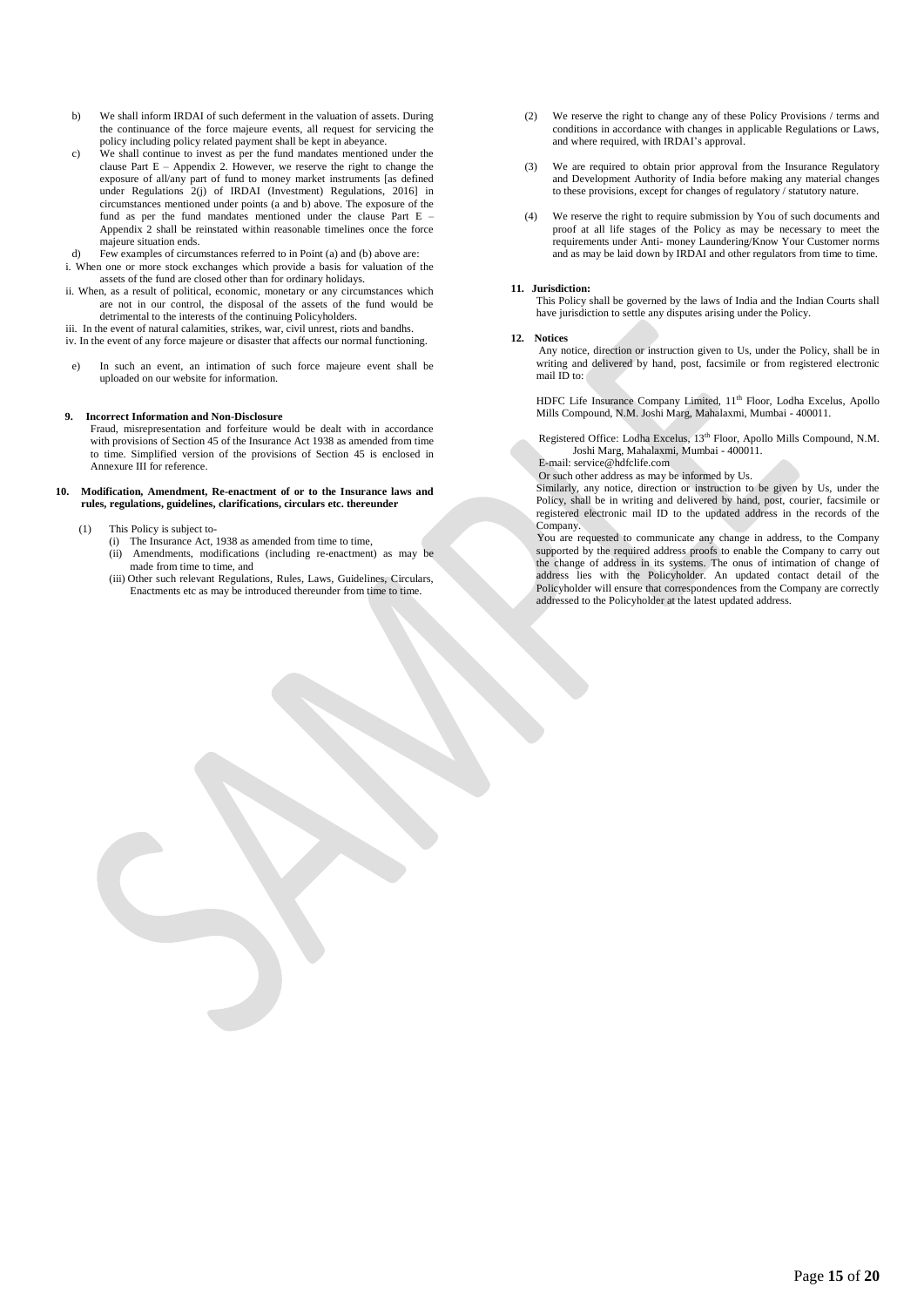### **Part G**

### 1. **Grievance Redressal Process**

- (i) The customer can contact us on the below mentioned address or at any of our branches in case of any complaint/ grievance: Grievance Redressal Officer HDFC Life Insurance Company Limited 11th Floor, Lodha Excelus, Apollo Mills Compound, N. M. Joshi Marg, Mahalaxmi, Mumbai, Maharashtra - 400011 Helpline number: 18602679999 (Local charges apply)
	- E-mail[: service@hdfclife.com](mailto:service@hdfclife.com)
- (ii) All grievances (Service and sales) received by the Company will be responded to within the prescribed regulatory Turn Around Time (TAT) of 15 days.
- (iii) Written request or email from the registered email id is mandatory. (iv) If required, we will investigate the complaints by taking inputs from the
- customer over the telephone or through personal meetings. (v) We will issue an acknowledgement letter to the customer within 3 working
- days of the receipt of complaint. (vi) The acknowledgement that is sent to the customer has the details of the
- complaint number, the Policy number and the Grievance Redressal Officer's name who will be handling the complaint of the customer.
- (vii) If the customer's complaint is addressed within 3 days, the resolution communication will also act as the acknowledgment of the complaint. (viii) The final letter of resolution will offer redressal or rejection of the complaint
- along with the appropriate reason for the same. (ix) In case the customer is not satisfied with the decision sent to him or her, he or
- she may contact our Grievance Redressal Officer within 8 weeks of the receipt of the communication at any of the touch points mentioned in the document, failing which, we will consider the complaint to be satisfactorily resolved.
- (x) The following is the escalation matrix in case there is no response within the prescribed timelines or if you are not satisfied with the response. The number of days specified in the below- mentioned escalation matrix will be applicable from the date of escalation.

| Level                                                                     | <b>Designation</b>                                                                | <b>Response</b><br>Time | <b>Email ID</b>         | <b>Address</b>                                                    |
|---------------------------------------------------------------------------|-----------------------------------------------------------------------------------|-------------------------|-------------------------|-------------------------------------------------------------------|
| 1st.<br>Level                                                             | Sr. Manager<br>OR.<br>Associate<br>Vice<br>President $-$<br>Customer<br>Relations | 10<br>working<br>days   | escalation1@hdfclife.in | $11th$ Floor,<br>Lodha<br>Excelus.<br>Apollo Mills<br>Compound, N |
| 2nd<br>Level<br>(for<br>response<br>not<br>received<br>from<br>Level $1)$ | Vice<br>President<br>OR Sr. Vice<br>$President -$<br>Customer<br><b>Relations</b> | working<br>days         | escalation2@hdfclife.in | M Joshi Marg<br>Mahalakshmi.<br>Mumbai<br>400011                  |

You are requested to follow the aforementioned matrix to receive satisfactory response from us.

- (xi) If you are not satisfied with the response or do not receive a response from us within 15 days, you may approach the Grievance Cell of IRDAI on the following contact details:
	- IRDAI Grievance Call Centre (IGCC) TOLL FREE NO: 155255/ 18004254732
	- Email ID: complaints@irdai.gov.in
	- Online- You can register your complaint online at
	- http://www.igms.irdai.gov.in/
	- Address for communication for complaints by fax/paper: General Manager Consumer Affairs Department – Grievance Redressal Cell Insurance Regulatory and Development Authority of India Sy No. 115/1, Financial District, Nanakramguda, Gachibowli, Hyderabad – 500 032

2. In the event you are dissatisfied with the response provided by us, you may approach the Insurance Ombudsman in your region. The details of the existing offices of the Insurance Ombudsman are provided below. You are requested to refer to the IRDAI website at "www.irdai.gov.in" for the updated details.

## **a. Details and addresses of Insurance Ombudsman**

| Office of the<br>Ombudsma<br>n | <b>Contact Details</b>                                                                                                                                                                                    | <b>Areas of Jurisdiction</b>                        |
|--------------------------------|-----------------------------------------------------------------------------------------------------------------------------------------------------------------------------------------------------------|-----------------------------------------------------|
| <b>AHMEDAB</b><br>AD.          | AHMEDABAD - Shri Kuldip<br>Singh<br>Office of the Insurance<br>Ombudsman,<br>Jeevan Prakash Building, 6th<br>floor,<br>Tilak Marg, Relief Road,<br>Ahmedabad $-380001$ .<br>Tel.: 079 - 25501201/02/05/06 | Gujarat,<br>Dadra & Nagar Haveli,<br>Daman and Diu. |

|  |                                | Email: bimalokpal.ahmedabad@ci<br>oins.co.in                                                                                                                                                                                                                                                   |                                                                                                                                                                              |
|--|--------------------------------|------------------------------------------------------------------------------------------------------------------------------------------------------------------------------------------------------------------------------------------------------------------------------------------------|------------------------------------------------------------------------------------------------------------------------------------------------------------------------------|
|  | <b>BHOPAL</b>                  | BHOPAL - Shri R M Singh<br>Office of the Insurance<br>Ombudsman.<br>Janak Vihar Complex, 2nd Floor,<br>6, Malviya Nagar, Opp. Airtel<br>Office.<br>Near New Market,<br>Bhopal - 462 003.<br>Tel.: 0755 - 2769201 / 2769202<br>Fax: 0755 - 2769203<br>Email: bimalokpal.bhopal@cioins<br>.co.in | Madhya Pradesh<br>Chattisgarh.                                                                                                                                               |
|  | <b>BHUBANE</b><br><b>SHWAR</b> | Office of the Insurance<br>Ombudsman,<br>62, Forest park,<br>Bhubneshwar $-751009$ .<br>Tel.: 0674 - 2596461/2596455<br>Fax: 0674 - 2596429<br>Email: bimalokpal.bhubaneswar@<br>cioins.co.in                                                                                                  | Orissa.                                                                                                                                                                      |
|  | <b>BENGALU</b><br><b>RU</b>    | Office of the Insurance<br>Ombudsman,<br>Jeevan Soudha Building, PID No.<br>57-27-N-19<br>Ground Floor, 19/19, 24th Main<br>Road,<br>JP Nagar, Ist Phase,<br>Bengaluru - 560 078.<br>Tel.: 080 - 26652048 / 26652049<br>Email: bimalokpal.bengaluru@cio<br>ins.co.in                           | Karnataka.                                                                                                                                                                   |
|  | <b>CHANDIGA</b><br><b>RH</b>   | Office of the Insurance<br>Ombudsman,<br>S.C.O. No. 101, 102 & 103, 2nd<br>Floor,<br>Batra Building, Sector 17 - D,<br>Chandigarh $-160017$ .<br>Tel.: 0172 - 2706196 / 2706468<br>Fax: 0172 - 2708274<br>Email: bimalokpal.chandigarh@ci<br>oins.co.in                                        | Punjab,<br>Haryana(excluding<br>Gurugram, Faridabad,<br>Sonepat and<br>Bahadurgarh)<br>Himachal Pradesh, Union<br>Territories of Jammu &<br>Kashmir,<br>Ladakh & Chandigarh. |
|  | <b>CHENNAI</b>                 | Office of the Insurance<br>Ombudsman,<br>Fatima Akhtar Court, 4th Floor,<br>453,<br>Anna Salai, Teynampet,<br>CHENNAI - 600 018.<br>Tel.: 044 - 24333668 / 24335284<br>Fax: 044 - 24333664<br>Email: bimalokpal.chennai@cioin<br>s.co.in                                                       | Tamil Nadu,<br>Tamil Nadu<br>PuducherryTown and<br>Karaikal (which are part<br>of Puducherry).                                                                               |
|  | DELHI                          | Office of the Insurance<br>Ombudsman,<br>2/2 A, Universal Insurance<br>Building,<br>Asaf Ali Road,<br>New Delhi - 110 002.<br>Tel.: 011 - 23232481/23213504<br>Email: bimalokpal.delhi@cioins.c<br>o.in                                                                                        | Delhi &<br>Following Districts of<br>Haryana - Gurugram,<br>Faridabad, Sonepat &<br>Bahadurgarh.                                                                             |
|  |                                |                                                                                                                                                                                                                                                                                                |                                                                                                                                                                              |
|  | <b>GUWAHAT</b><br>I            | Office of the Insurance<br>Ombudsman.<br>Jeevan Nivesh, 5th Floor,<br>Nr. Panbazar over bridge, S.S.<br>Road,<br>Guwahati - 781001(ASSAM).<br>Tel.: 0361 - 2632204 / 2602205<br>Email: bimalokpal.guwahati@cioi<br>ns.co.in                                                                    | Assam,<br>Meghalaya,<br>Manipur,<br>Mizoram,<br>Arunachal Pradesh,<br>Nagaland and Tripura.                                                                                  |
|  | <b>HYDERAB</b><br>AD           | Office of the Insurance<br>Ombudsman,<br>6-2-46, 1st floor, "Moin Court",<br>Lane Opp. Saleem Function<br>Palace,<br>A. C. Guards, Lakdi-Ka-Pool,<br>Hyderabad - 500 004.<br>Tel.: 040 - 23312122<br>Fax: 040 - 23376599<br>Email: bimalokpal.hyderabad@ci<br>oins.co.in                       | Andhra Pradesh,<br>Telangana,<br>Yanam and<br>part of Union Territory of<br>Puducherry.                                                                                      |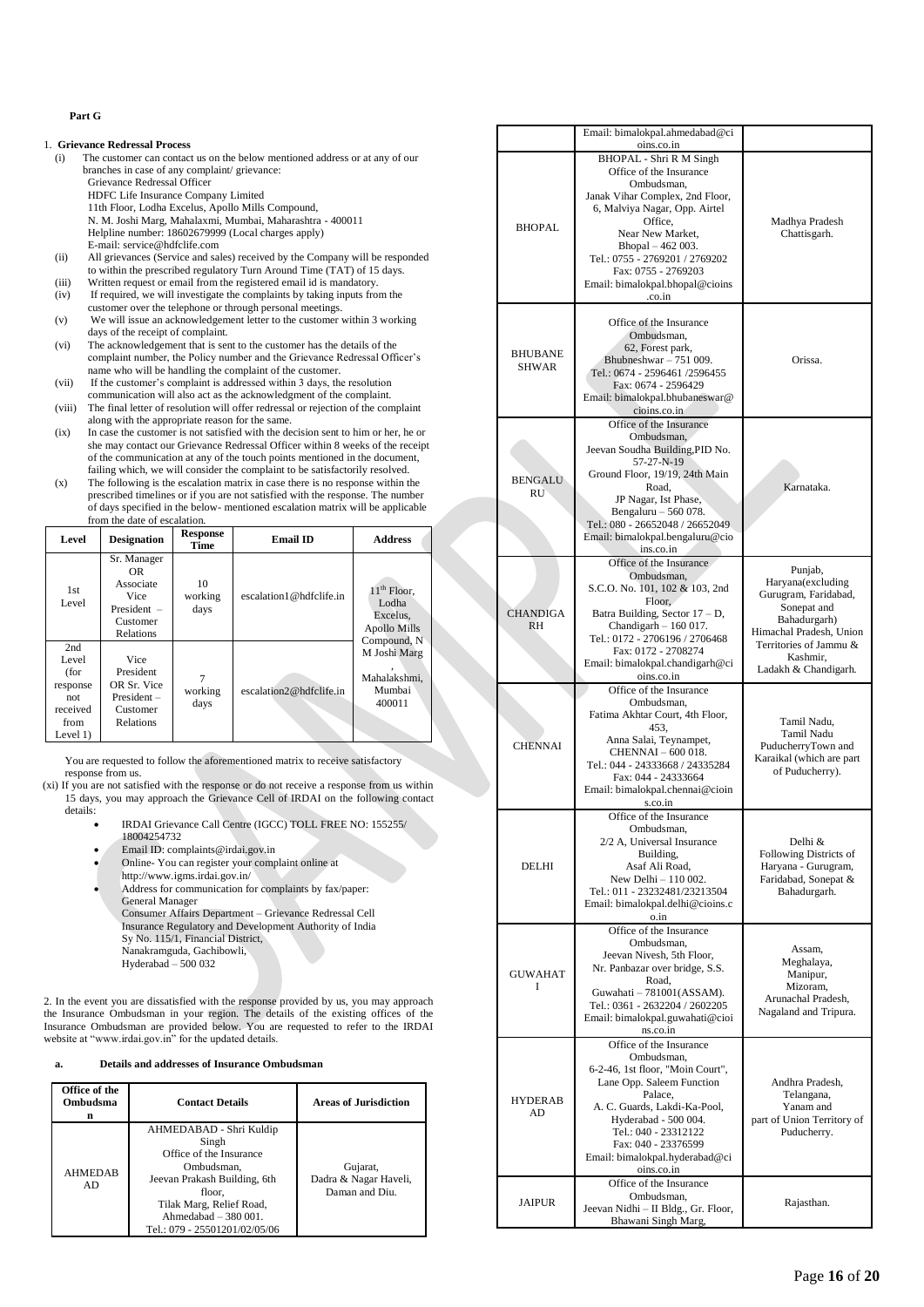|                | Jaipur - 302 005.<br>Tel.: 0141 - 2740363             |                                                 |                               | Office of the Insurance<br>Ombudsman,                                                         |
|----------------|-------------------------------------------------------|-------------------------------------------------|-------------------------------|-----------------------------------------------------------------------------------------------|
|                | Email: bimalokpal.jaipur@cioins.<br>co.in             |                                                 |                               | Jeevan Darshan Bldg., 3rd Floor,<br>C.T.S. No.s. 195 to 198,                                  |
|                | Office of the Insurance                               |                                                 | <b>PUNE</b>                   | N.C. Kelkar Road, Narayan Peth,                                                               |
|                | Ombudsman,                                            |                                                 |                               | Pune $-411$ 030.                                                                              |
|                | 2nd Floor, Pulinat Bldg.,                             |                                                 |                               | Tel.: 020-41312555<br>Email: bimalokpal.pune@cioins.c                                         |
| <b>ERNAKUL</b> | Opp. Cochin Shipyard, M. G.<br>Road,                  | Kerala,<br>Lakshadweep,                         |                               | o.in                                                                                          |
| AM             | Ernakulam - 682 015.                                  | Mahe-a part of Union                            |                               |                                                                                               |
|                | Tel.: 0484 - 2358759 / 2359338<br>Fax: 0484 - 2359336 | Territory of Puducherry.                        | b. Insurance Ombudsman-<br>1) | The Ombudsman shall receive and consider                                                      |
|                | Email: bimalokpal.ernakulam@ci                        |                                                 |                               | in performance required of an insurer (inclu                                                  |
|                | oins.co.in                                            |                                                 |                               | intermediaries) or an insurance broker, on a                                                  |
|                | Office of the Insurance<br>Ombudsman,                 |                                                 | (a)                           | delay in settlement of claims, beyond the til<br>framed under the Insurance Regulatory and    |
|                | Hindustan Bldg. Annexe, 4th                           |                                                 |                               | Act, 1999;                                                                                    |
|                | Floor,                                                | West Bengal,                                    | (b)                           | any partial or total repudiation of claims by                                                 |
| <b>KOLKATA</b> | 4, C.R. Avenue,<br>KOLKATA - 700 072.                 | Sikkim,<br>Andaman & Nicobar                    | (c)                           | or the health insurer;<br>disputes over Premium paid or payable in to                         |
|                | Tel.: 033 - 22124339 / 22124340                       | Islands.                                        | (d)                           | misrepresentation of Policy terms and cond                                                    |
|                | Fax: 033 - 22124341                                   |                                                 | (e)                           | document or Policy contract;<br>legal construction of insurance policies in s                 |
|                | Email: bimalokpal.kolkata@cioins<br>.co.in            |                                                 | claim;                        |                                                                                               |
|                |                                                       | Districts of Uttar Pradesh                      | (f)                           | Policy servicing related grievances against                                                   |
|                |                                                       |                                                 | (g)                           | intermediaries:<br>issuance of life insurance Policy, general in                              |
|                |                                                       | Lalitpur, Jhansi, Mahoba,<br>Hamirpur, Banda,   |                               | insurance Policy which is not in conformity                                                   |
|                |                                                       | Chitrakoot, Allahabad,                          |                               | submitted by the proposer;                                                                    |
|                |                                                       | Mirzapur, Sonbhabdra,                           | (h)                           | non-issuance of insurance Policy after recei<br>and general insurance including health insu   |
|                | Office of the Insurance                               | Fatehpur, Pratapgarh,<br>Jaunpur, Varanasi,     | (i)                           | any other matter arising from non-observan                                                    |
|                | Ombudsman,<br>6th Floor, Jeevan Bhawan, Phase-        | Gazipur, Jalaun, Kanpur,                        |                               | provisions of any regulations made by the A                                                   |
|                | П,                                                    | Lucknow, Unnao,<br>Sitapur, Lakhimpur,          |                               | protection of policyholders' interests or oth<br>guideline or instruction issued by the Autho |
| <b>LUCKNOW</b> | Nawal Kishore Road, Hazratganj,                       | Bahraich, Barabanki,                            |                               | conditions of the policy contract, insofar as                                                 |
|                | Lucknow - 226 001.<br>Tel.: 0522 - 2231330 / 2231331  | Raebareli, Sravasti,                            |                               | referred to in clauses (a) to (h).                                                            |
|                | Fax: 0522 - 2231310                                   | Gonda, Faizabad,<br>Amethi, Kaushambi,          |                               | c. Manner in which complaint is to be made -                                                  |
|                | Email: bimalokpal.lucknow@cioi<br>ns.co.in            | Balrampur, Basti,                               | 1)                            | Any person who has a grievance against an                                                     |
|                |                                                       | Ambedkarnagar,                                  |                               | himself or through his legal heirs, nominee<br>writing to the Insurance Ombudsman within      |
|                |                                                       | Sultanpur, Maharajgang,<br>Santkabirnagar,      |                               | the branch or office of the insurer or the ins                                                |
|                |                                                       | Azamgarh, Kushinagar,                           |                               | be, complained against or the residential ad                                                  |
|                |                                                       | Gorkhpur, Deoria, Mau,                          | 2)                            | complainant is located.<br>The complaint shall be in writing, duly sign                       |
|                |                                                       | Ghazipur, Chandauli,<br>Ballia, Sidharathnagar. |                               | mail or online through the website of the C                                                   |
|                | Office of the Insurance                               |                                                 |                               | Ombudsmen, by the complainant or through<br>assignee and shall state clearly the name an      |
|                | Ombudsman,<br>3rd Floor, Jeevan Seva Annexe,          |                                                 |                               | name of the branch or office of the insurer a                                                 |
|                | S. V. Road, Santacruz (W),                            | Goa,                                            |                               | made, the facts giving rise to the complaint                                                  |
|                | Mumbai - 400 054.                                     | Mumbai Metropolitan                             |                               | nature and extent of the loss caused to the c<br>from the Insurance Ombudsman.                |
| <b>MUMBAI</b>  | Tel.:<br>69038821/23/24/25/26/27/28/28/2              | Region<br>excluding Navi Mumbai                 | 3)                            | No complaint to the Insurance Ombudsman                                                       |
|                | 9/30/31                                               | & Thane.                                        | (a)                           | the complainant has made a represen                                                           |
|                | Fax: 022 - 26106052                                   |                                                 |                               | electronic mail or online through wel<br>broker concerned to the insurer or in                |
|                | Email: bimalokpal.mumbai@cioin<br>s.co.in             |                                                 |                               | be, named in the complaint and—                                                               |
|                |                                                       | State of Uttaranchal and                        |                               | i.<br>either the insurer or insurance bro                                                     |
|                |                                                       | the following Districts of                      |                               | rejected the complaint; or<br>the complainant had not received<br>ii.                         |
|                |                                                       | Uttar Pradesh:<br>Agra, Aligarh, Bagpat,        |                               | month after the insurer or insuran                                                            |
|                |                                                       | Bareilly, Bijnor, Budaun,                       |                               | received his representation; or<br>iii. the complainant is not satisfied w                    |
|                | Office of the Insurance                               | Bulandshehar, Etah,                             |                               | insurer or insurance broker, as the                                                           |
|                | Ombudsman,<br>Bhagwan Sahai Palace                    | Kanooj, Mainpuri,<br>Mathura, Meerut,           | (b)                           | The complaint is made within one ye                                                           |
|                | 4th Floor, Main Road,                                 | Moradabad,                                      |                               | after the order of the insurer or in<br>i.<br>be, rejecting the representation is             |
| <b>NOIDA</b>   | Naya Bans, Sector 15,<br>Distt: Gautam Buddh Nagar,   | Muzaffarnagar, Oraiyya,<br>Pilibhit, Etawah,    |                               | after receipt of decision of the ins<br>ii.                                                   |
|                | U.P-201301.                                           | Farrukhabad, Firozbad,                          |                               | case may be, which is not to the                                                              |
|                | Tel.: 0120-2514252 / 2514253                          | Gautambodhanagar,                               |                               | after expiry of a period of one mo<br>iii.<br>written representation to the insur             |
|                | Email: bimalokpal.noida@cioins.c<br>o.in              | Ghaziabad, Hardoi,<br>Shahjahanpur, Hapur,      |                               | case may be, if the insurer named                                                             |
|                |                                                       | Shamli, Rampur,                                 |                               | complainant.                                                                                  |
|                |                                                       | Kashganj, Sambhal,                              | 4)                            | The Ombudsman shall be empowered to co<br>he may consider necessary, after calling for        |
|                |                                                       | Amroha, Hathras,<br>Kanshiramnagar,             |                               | insurance broker, as the case may be, again                                                   |
|                |                                                       | Saharanpur.                                     |                               | after recording reasons for condoning the d                                                   |
|                | Office of the Insurance                               |                                                 |                               | condoned, the date of condonation of delay<br>filing of the complaint, for further proceedi   |
|                | Ombudsman,<br>2nd Floor, Lalit Bhawan,                |                                                 | 5)                            | No complaint before the Insurance Ombuds                                                      |
| <b>PATNA</b>   | Bailey Road,                                          | Bihar,                                          |                               | same subject matter on which proceedings<br>by any court or consumer forum or arbitrate       |
|                | Patna 800 001.<br>Tel.: 0612-2547068                  | Jharkhand.                                      | 6)                            | The Council for Insurance Ombudsmen sha                                                       |
|                | Email: bimalokpal.patna@cioins.c                      |                                                 |                               | management system, which shall include at                                                     |
|                | o.in                                                  |                                                 |                               | the purpose of online submission and tracki<br>made under rule 14 of Insurance Ombudsm        |

|          | 0.1n                                                                                                                                            |  |  |  |  |
|----------|-------------------------------------------------------------------------------------------------------------------------------------------------|--|--|--|--|
|          | b. Insurance Ombudsman-                                                                                                                         |  |  |  |  |
| 1)       |                                                                                                                                                 |  |  |  |  |
|          | The Ombudsman shall receive and consider complaints alleging deficiency<br>in performance required of an insurer (including its agents and      |  |  |  |  |
|          | intermediaries) or an insurance broker, on any of the following grounds—                                                                        |  |  |  |  |
|          |                                                                                                                                                 |  |  |  |  |
| (a)      | delay in settlement of claims, beyond the time specified in the regulations,                                                                    |  |  |  |  |
|          | framed under the Insurance Regulatory and Development Authority of India<br>Act, 1999;                                                          |  |  |  |  |
| (b)      | any partial or total repudiation of claims by the life insurer, general insurer                                                                 |  |  |  |  |
|          | or the health insurer;                                                                                                                          |  |  |  |  |
| (c)      | disputes over Premium paid or payable in terms of insurance Policy;                                                                             |  |  |  |  |
| (d)      | misrepresentation of Policy terms and conditions at any time in the Policy                                                                      |  |  |  |  |
|          | document or Policy contract;                                                                                                                    |  |  |  |  |
| (e)      | legal construction of insurance policies in so far as the dispute relates to                                                                    |  |  |  |  |
|          | claim:                                                                                                                                          |  |  |  |  |
| (f)      | Policy servicing related grievances against insurers and their agents and                                                                       |  |  |  |  |
|          | intermediaries:                                                                                                                                 |  |  |  |  |
| (g)      | issuance of life insurance Policy, general insurance Policy including health                                                                    |  |  |  |  |
|          | insurance Policy which is not in conformity with the proposal form                                                                              |  |  |  |  |
|          | submitted by the proposer;                                                                                                                      |  |  |  |  |
| (h)      | non-issuance of insurance Policy after receipt of Premium in life insurance                                                                     |  |  |  |  |
|          | and general insurance including health insurance; and                                                                                           |  |  |  |  |
| $\rm(i)$ | any other matter arising from non-observance of or non-adherence to the                                                                         |  |  |  |  |
|          | provisions of any regulations made by the Authority with regard to                                                                              |  |  |  |  |
|          | protection of policyholders' interests or otherwise, or of any circular,                                                                        |  |  |  |  |
|          | guideline or instruction issued by the Authority, or of the terms and                                                                           |  |  |  |  |
|          | conditions of the policy contract, insofar as such matter relates to issues                                                                     |  |  |  |  |
|          | referred to in clauses (a) to (h).                                                                                                              |  |  |  |  |
|          |                                                                                                                                                 |  |  |  |  |
|          | c. Manner in which complaint is to be made -                                                                                                    |  |  |  |  |
| 1)       | Any person who has a grievance against an insurer or insurance broker, may                                                                      |  |  |  |  |
|          | himself or through his legal heirs, nominee or assignee, make a complaint in                                                                    |  |  |  |  |
|          | writing to the Insurance Ombudsman within whose territorial jurisdiction                                                                        |  |  |  |  |
|          | the branch or office of the insurer or the insurance broker, as the case may                                                                    |  |  |  |  |
|          | be, complained against or the residential address or place of residence of the                                                                  |  |  |  |  |
|          | complainant is located.                                                                                                                         |  |  |  |  |
| 2)       | The complaint shall be in writing, duly signed or made by way of electronic                                                                     |  |  |  |  |
|          | mail or online through the website of the Council for Insurance                                                                                 |  |  |  |  |
|          | Ombudsmen, by the complainant or through his legal heirs, nominee or                                                                            |  |  |  |  |
|          | assignee and shall state clearly the name and address of the complainant, the                                                                   |  |  |  |  |
|          | name of the branch or office of the insurer against whom the complaint is                                                                       |  |  |  |  |
|          | made, the facts giving rise to the complaint, supported by documents, the                                                                       |  |  |  |  |
|          | nature and extent of the loss caused to the complainant and the relief sought<br>from the Insurance Ombudsman.                                  |  |  |  |  |
| 3)       | No complaint to the Insurance Ombudsman shall lie unless-                                                                                       |  |  |  |  |
|          |                                                                                                                                                 |  |  |  |  |
|          | the complainant has made a representation in writing or through<br>(a)<br>electronic mail or online through website of the insurer or insurance |  |  |  |  |
|          | broker concerned to the insurer or insurance broker, as the case may                                                                            |  |  |  |  |
|          | be, named in the complaint and-                                                                                                                 |  |  |  |  |
|          | either the insurer or insurance broker, as the case may be, had<br>i.                                                                           |  |  |  |  |
|          | rejected the complaint; or                                                                                                                      |  |  |  |  |
|          | ii.<br>the complainant had not received any reply within a period of one                                                                        |  |  |  |  |
|          | month after the insurer or insurance broker, as the case may be,                                                                                |  |  |  |  |
|          | received his representation; or                                                                                                                 |  |  |  |  |
|          | the complainant is not satisfied with the reply given to him by the<br>iii.                                                                     |  |  |  |  |
|          |                                                                                                                                                 |  |  |  |  |

Maharashtra, Area of Navi Mumbai and Thane excluding Mumbai Metropolitan Region.

- or insurance broker, as the case may be; aint is made within one year-
- e order of the insurer or insurance broker, as the case may ecting the representation is received; or
- ceipt of decision of the insurer or insurance broker, as the ay be, which is not to the satisfaction of the complainant;
- iii. after expiry of a period of one month from the date of sending the written representation to the insurer or insurance broker, as the ay be, if the insurer named fails to furnish reply to the inant.

shall be empowered to condone the delay in such cases as hecessary, after calling for objections of the insurer or as the case may be, against the proposed condonation and after recording reasons for condoning the delay and in case the delay is condoned, the date of condonation of delay shall be deemed to be the date of blaint, for further proceedings under these rules.

fore the Insurance Ombudsman shall be maintainable on the ter on which proceedings are pending before or disposed of onsumer forum or arbitrator.

6) The Council for Insurance Ombudsmen shall develop a complaints em, which shall include an online platform developed for the purpose of online submission and tracking of the status of complaints made under rule 14 of Insurance Ombudsman Rules, 2017.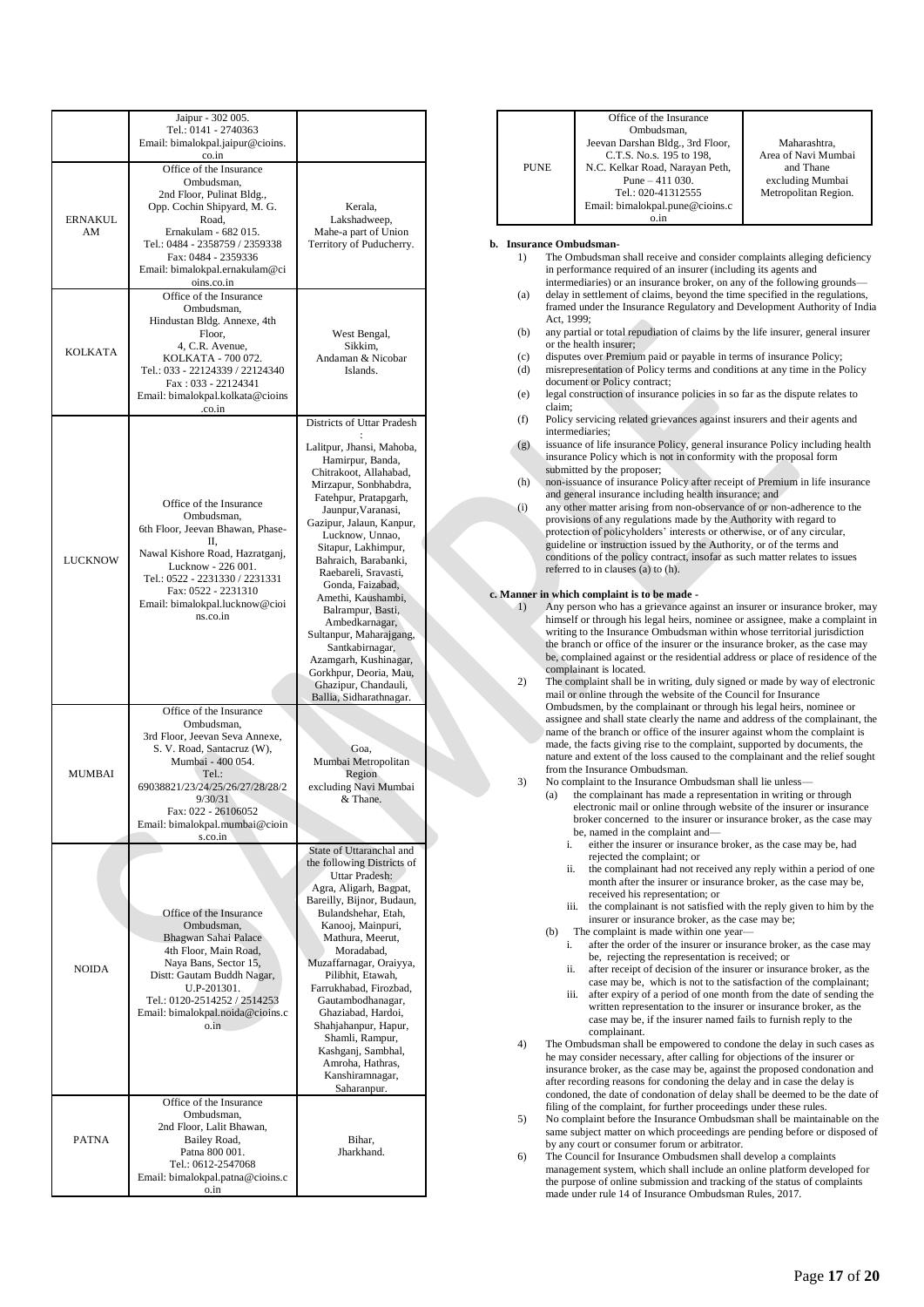### **Annexure I**

### **Section 38 - Assignment and Transfer of Insurance Policies**

Assignment or transfer of a policy should be in accordance with Section 38 of the Insurance Act, 1938 as amended by Insurance Laws (Amendment) Act, 2015 dated 23.03.2015. The extant provisions in this regard are as follows:

- (1) This policy may be transferred/assigned, wholly or in part, with or without consideration.
- (2) An Assignment may be effected in a policy by an endorsement upon the policy itself or by a separate instrument under notice to the Insurer.
- (3) The instrument of assignment should indicate the fact of transfer or assignment and the reasons for the assignment or transfer, antecedents of the assignee and terms on which assignment is made.
- (4) The assignment must be signed by the transferor or assignor or duly authorized agent and attested by at least one witness.
- (5) The transfer or assignment shall not be operative as against an insurer until a notice in writing of the transfer or assignment and either the said endorsement or instrument itself or copy there of certified to be correct by both transferor and transferee or their duly authorised agents have been delivered to the insurer.
- (6) Fee to be paid for assignment or transfer can be specified by the Authority through Regulations.
- (7) On receipt of notice with fee, the insurer should Grant a written acknowledgement of receipt of notice. Such notice shall be conclusive evidence against the insurer of duly receiving the notice.
- (8) If the insurer maintains one or more places of business, such notices shall be delivered only at the place where the policy is being serviced.
- (9) The insurer may accept or decline to act upon any transfer or assignment or endorsement, if it has sufficient reasons to believe that it is (a) not bonafide or (b) not in the interest of the policyholder or (c) not in public interest or (d) is for the purpose of trading of the insurance policy.
- (10) Before refusing to act upon endorsement, the Insurer should record the reasons in writing and communicate the same in writing to Policyholder within 30 days from the date of policyholder giving a notice of transfer or assignment.
- (11) In case of refusal to act upon the endorsement by the Insurer, any person aggrieved by the refusal may prefer a claim to IRDAI within 30 days of receipt of the refusal letter from the Insurer.
- (12) The priority of claims of persons interested in an insurance policy would depend on the date on which the notices of assignment or transfer is delivered to the insurer; where there are more than one instruments of transfer or assignment, the priority will depend on dates of delivery of such notices. Any dispute in this regard as to priority should be referred to Authority.
- (13) Every assignment or transfer shall be deemed to be absolute assignment or transfer and the assignee or transferee shall be deemed to be absolute assignee or transferee, except
	- a. where assignment or transfer is subject to terms and conditions of transfer or assignment OR
	- b. where the transfer or assignment is made upon condition that
		- i. the proceeds under the policy shall become payable to policyholder or nominee(s) in the event of assignee or transferee dying before the insured OR
		- ii. the insured surviving the term of the policy
	- Such conditional assignee will not be entitled to obtain a loan on policy or surrender the policy. This provision will prevail notwithstanding any law or custom having force of law which is contrary to the above position.
- (14) In other cases, the insurer shall, subject to terms and conditions of assignment, recognize the transferee or assignee named in the notice as the absolute transferee or assignee and such person
	- a. shall be subject to all liabilities and equities to which the transferor or assignor was subject to at the date of transfer or assignment and
	- b. may institute any proceedings in relation to the policy
	- c. obtain loan under the policy or surrender the policy without obtaining the consent of the transferor or assignor or making him a party to the proceedings
- (15) Any rights and remedies of an assignee or transferee of a life insurance policy under an assignment or transfer effected before commencement of the Insurance Laws (Amendment) Act, 2015 shall not be affected by this section.

### *[Disclaimer: This is not a comprehensive list of amendments of Insurance Laws (Amendment) Act, 2015 and only a simplified version prepared for general information. Policy Holders are advised to refer to Insurance Laws (Amendment) Act, 2015 dated 23.03.2015, for complete and accurate details. ]*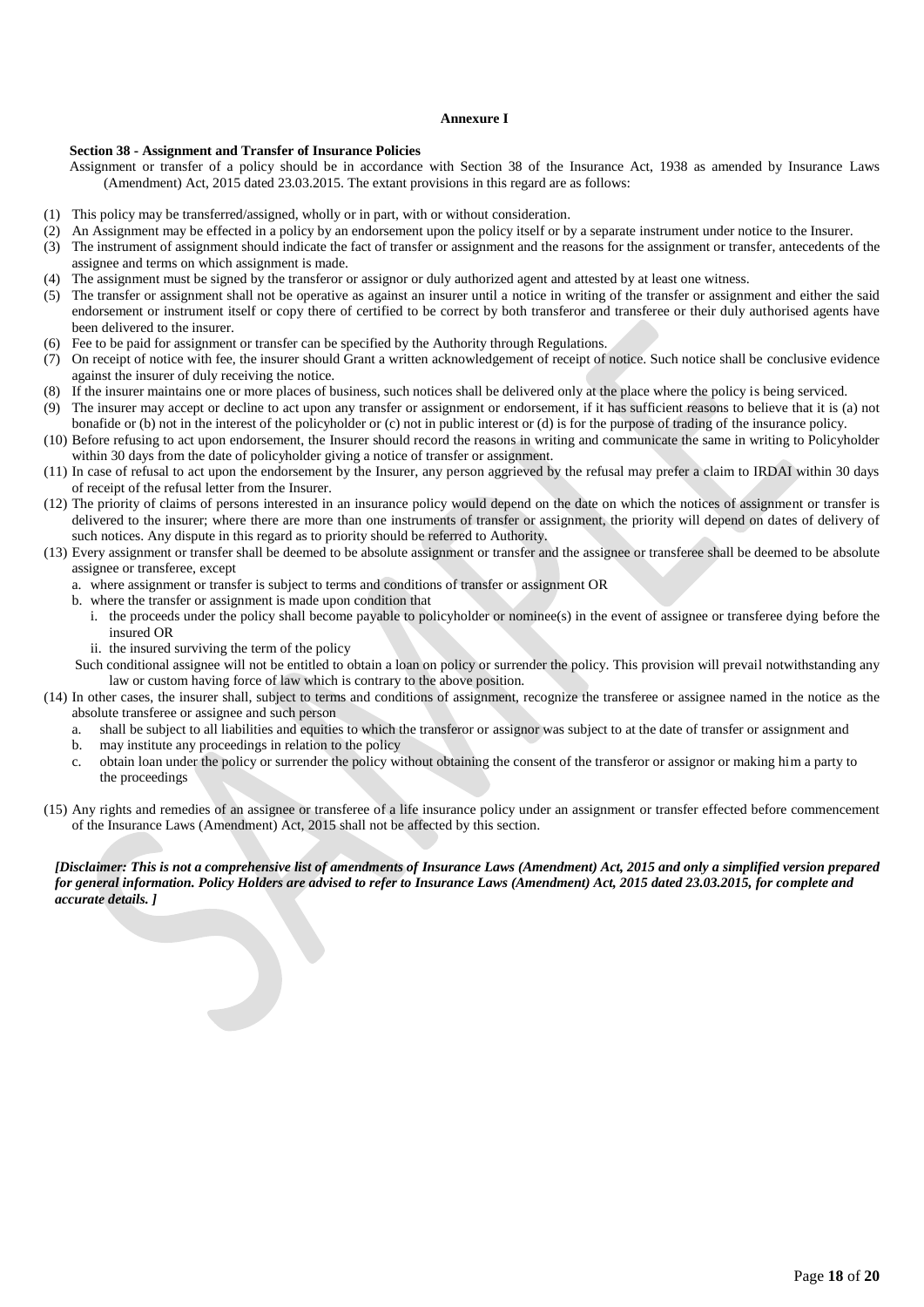### **Annexure II**

### **Section 39 - Nomination by policyholder**

Nomination of a life insurance Policy is as below in accordance with Section 39 of the Insurance Act, 1938 as amended by Insurance Laws (Amendment) Act, 2015 dated 23.03.2015. The extant provisions in this regard are as follows:

- 1) The policyholder of a life insurance on his own life may nominate a person or persons to whom money secured by the policy shall be paid in the event of his death.
- 2) Where the nominee is a minor, the policyholder may appoint any person to receive the money secured by the policy in the event of policyholder's death during the minority of the nominee. The manner of appointment to be laid down by the insurer.
- 3) Nomination can be made at any time before the maturity of the policy.
- 4) Nomination may be incorporated in the text of the policy itself or may be endorsed on the policy communicated to the insurer and can be registered by the insurer in the records relating to the policy.
- 5) Nomination can be cancelled or changed at any time before policy matures, by an endorsement or a further endorsement or a will as the case may be.
- 6) A notice in writing of Change or Cancellation of nomination must be delivered to the insurer for the insurer to be liable to such nominee. Otherwise, insurer will not be liable if a bonafide payment is made to the person named in the text of the policy or in the registered records of the insurer.
- 7) Fee to be paid to the insurer for registering change or cancellation of a nomination can be specified by the Authority through Regulations.
- 8) On receipt of notice with fee, the insurer should grant a written acknowledgement to the policyholder of having registered a nomination or cancellation or change thereof.
- 9) A transfer or assignment made in accordance with Section 38 shall automatically cancel the nomination except in case of assignment to the insurer or other transferee or assignee for purpose of loan or against security or its reassignment after repayment. In such case, the nomination will not get cancelled to the extent of insurer's or transferee's or assignee's interest in the policy. The nomination will get revived on repayment of the loan.
- 10) The right of any creditor to be paid out of the proceeds of any policy of life insurance shall not be affected by the nomination.
- 11) In case of nomination by policyholder whose life is insured, if the nominees die before the policyholder, the proceeds are payable to policyholder or his heirs or legal representatives or holder of succession certificate.
- 12) In case nominee(s) survive the person whose life is insured, the amount secured by the policy shall be paid to such survivor(s).
- 13) Where the policyholder whose life is insured nominates his (a) parents or (b) spouse or (c) children or (d) spouse and children (e) or any of them; the nominees are beneficially entitled to the amount payable by the insurer to the policyholder unless it is proved that policyholder could not have conferred such beneficial title on the nominee having regard to the nature of his title.
- 14) If nominee(s) die after the policyholder but before his share of the amount secured under the policy is paid, the share of the expired nominee(s) shall be payable to the heirs or legal representative of the nominee or holder of succession certificate of such nominee(s).
- 15) The provisions of sub-section 7 and 8 (13 and 14 above) shall apply to all life insurance policies maturing for payment after the commencement of Insurance Laws (Amendment) Act, 2015 (i.e. 23.03.2015).
- 16) If policyholder dies after maturity but the proceeds and benefit of the policy has not been paid to him because of his death, his nominee(s) shall be entitled to the proceeds and benefit of the policy.
- 17) The provisions of Section 39 are not applicable to any life insurance policy to which Section 6 of Married Women's Property Act, 1874 applies or has at any time applied except where before or after Insurance Laws Act, 2015 a nomination is made in favour of spouse or children or spouse and children whether or not on the face of the policy it is mentioned that it is made under Section 39. Where nomination is intended to be made to spouse or children or spouse and children under Section 6 of MWP Act, it should be specifically mentioned on the policy. In such a case only, the provisions of Section 39 will not apply.

*[Disclaimer: This is not a comprehensive list of amendments of Insurance Laws (Amendment) Act, 2015 and only a simplified version prepared for general information. Policy Holders are advised to refer to Insurance Laws (Amendment) Act, 2015 dated 23.03.2015, for complete and accurate details.*